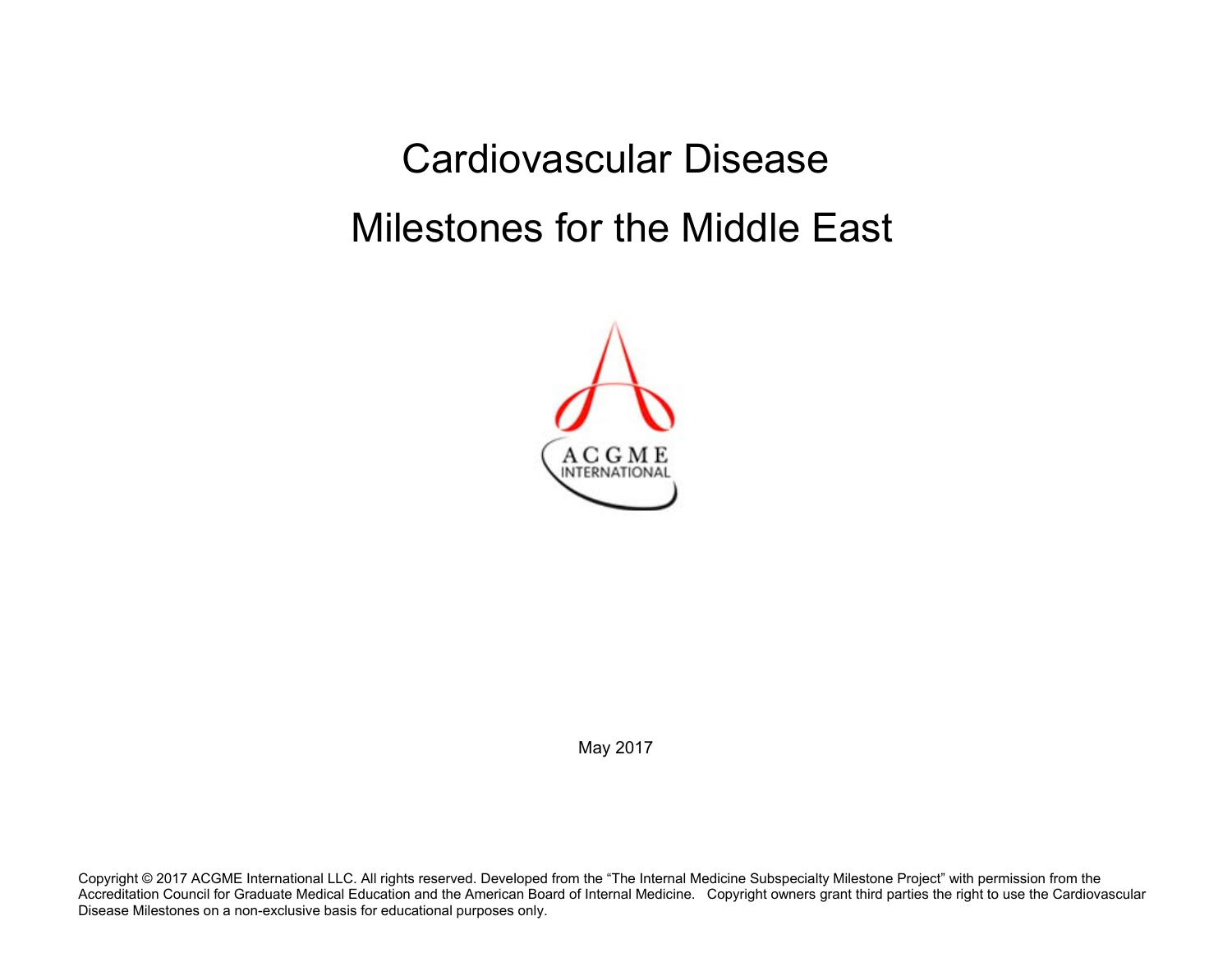The Cardiovascular Disease Milestones for the Middle East

The Milestones are designed only for use in evaluation of fellows in the context of their participation in ACGME-I-accredited fellowship programs. The Milestones provide a framework for the assessment of the development of the fellow in key dimensions of the elements of physician competency in a subspecialty. They neither represent the entirety of the dimensions of the six domains of physician competency, nor are they designed to be relevant in any other context.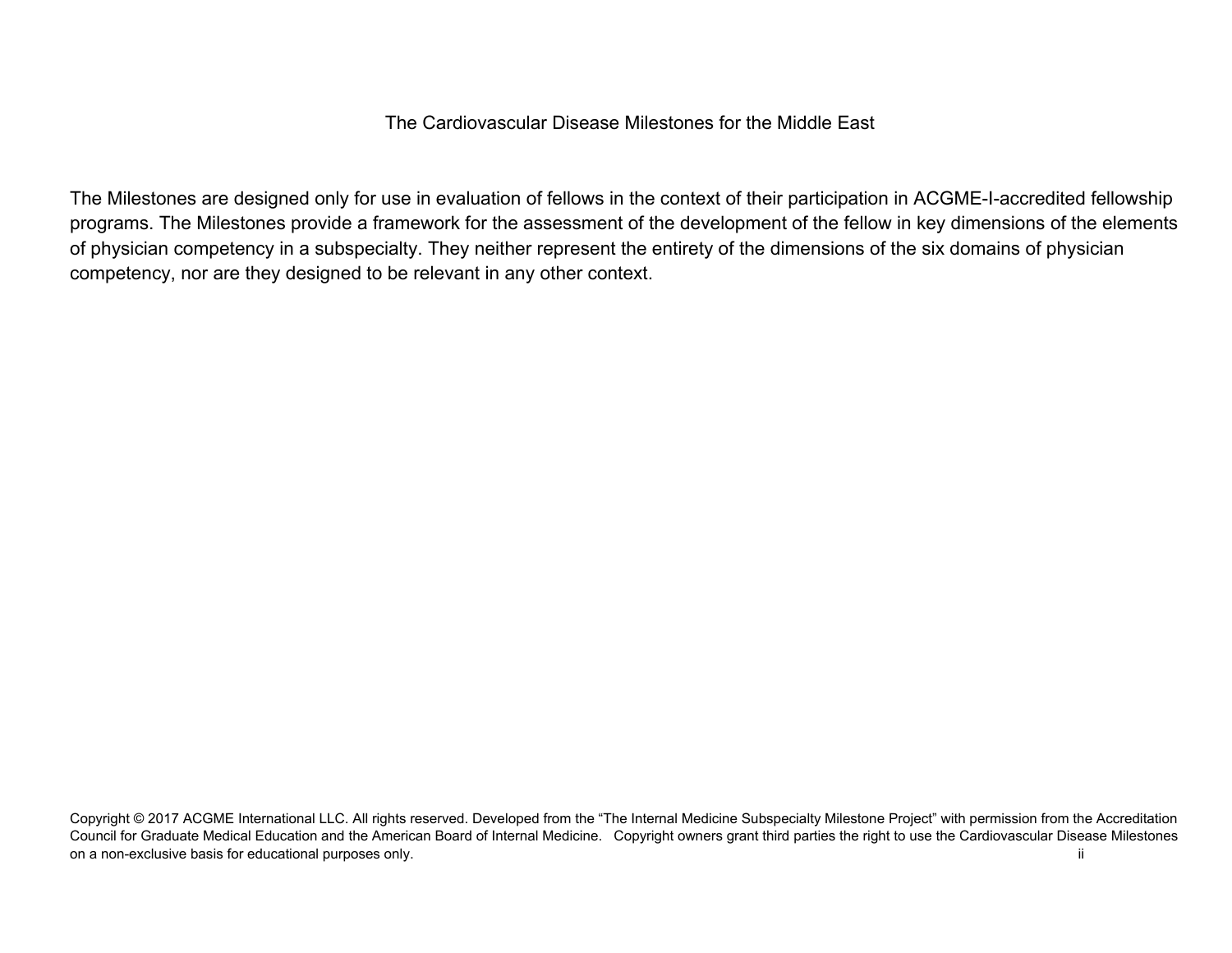## **Milestones Reporting**

This document presents milestones designed for programs to use in semi-annual review of fellow performance and reporting to the ACGME-I. Milestones are knowledge, skills, attitudes, and other attributes for each of the ACGME-I competencies organized in a developmental framework from less to more advanced. They are descriptors and targets for fellow performance as a learner moves from entry into their program through graduation.

For each period, review and reporting will involve selecting milestone levels that best describe each fellow's current performance and attributes. Milestones are arranged in numbered levels. Tracking from "Critical Deficiencies"/"Level 1" to "Aspirational"/"Level 5" is synonymous with moving from novice to expert in the subspecialty. These levels do not correspond with time in the educational program. Dependent upon previous education and experience, fellows may enter a program at varying points in the Milestones.

Selection of a level implies that the fellow substantially demonstrates the milestones in that level, as well as those in lower levels (see the diagram on page v).

**Critical Deficiencies/Level 1:** These learner behaviors are not within the spectrum of developing competence. Instead, they indicate significant deficiencies in a fellow's performance.

 **Column 2/Level 2:** Describes behaviors of an early learner.

**Column 3/Level 3:** Describes behaviors of a fellow who is advancing and demonstrating improvement in performance related to the Milestones.

**Ready for Unsupervised Practice/Level 4:** Describes behaviors of a fellow who substantially demonstrates the milestones identified for a physician who is ready for unsupervised practice. This column is designed as the graduation target, but the resident/fellow may display these milestones at any point during the educational program.

**Aspirational/Level 5:** Describes behaviors of a fellow who has advanced beyond those milestones that describe unsupervised practice. These milestones reflect the competence of an expert or role model and can be used by programs to facilitate further professional growth. It is expected that only a few exceptional fellows will demonstrate these behaviors.

Copyright © 2017 ACGME International LLC. All rights reserved. Developed from the "The Internal Medicine Subspecialty Milestone Project" with permission from the Accreditation Council for Graduate Medical Education and the American Board of Internal Medicine. Copyright owners grant third parties the right to use the Cardiovascular Disease Milestones on a non-exclusive basis for educational purposes only. **Example 20 and 20 and 20 and 20 and 20 and 20 and 20 and 20 and 20 and 20 and 20 and 20 and 20 and 20 and 20 and 20 and 20 and 20 and 20 and 20 and 20 and 20 and 20**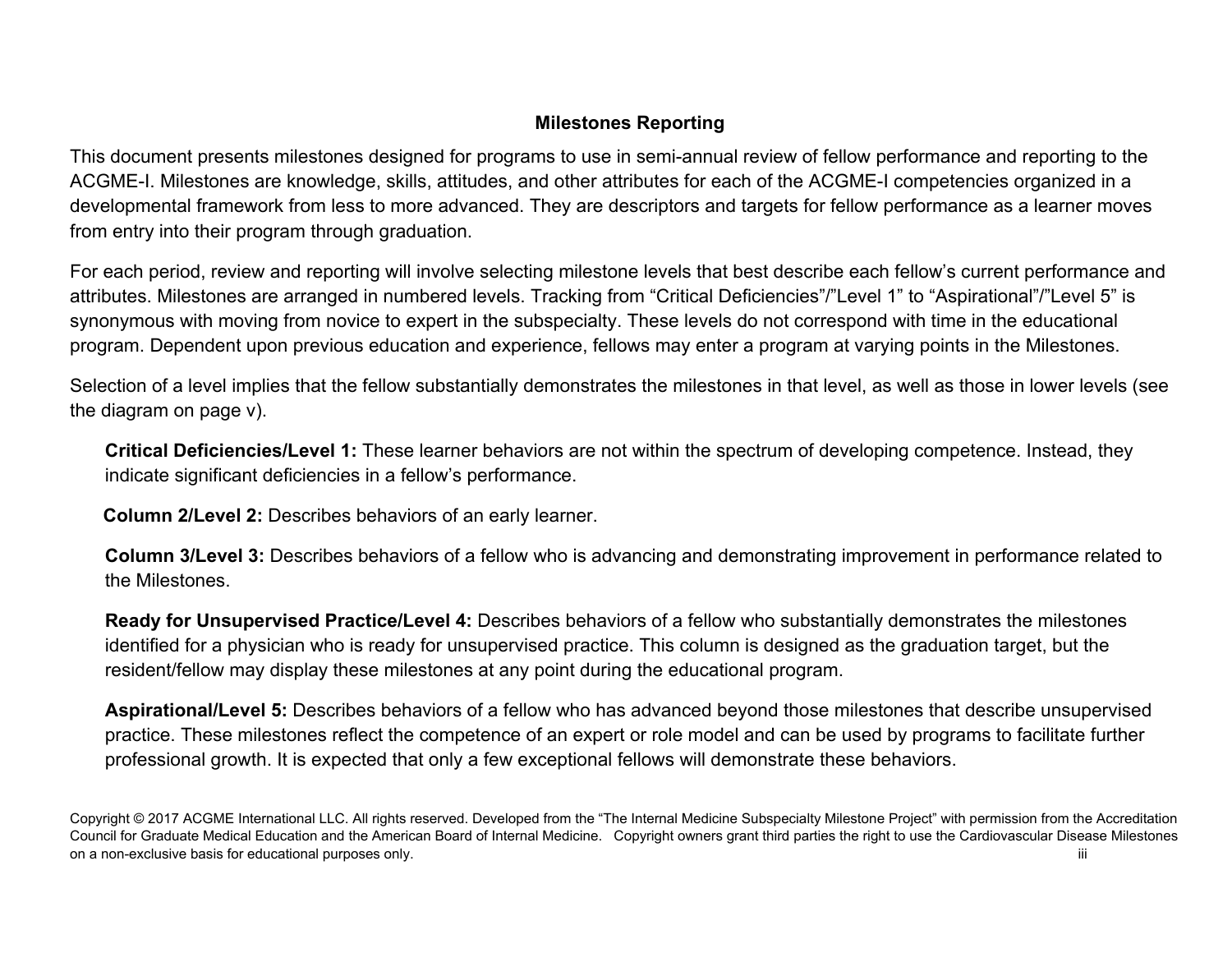## **Additional Notes**

The "Ready for Unsupervised Practice" Milestones are designed as the graduation *target* and *do not* represent a graduation *requirement*. Making decisions about readiness for graduation is the purview of the program director. Study of Milestones performance data will be required before the ACGME-I and its partners will be able to determine whether milestones in the first four levels appropriately represent the developmental framework, and whether Milestone data overall are of sufficient quality to be used for highstakes decisions.

*Answers to Frequently Asked Questions about Milestones are posted on the ACGME-I website.*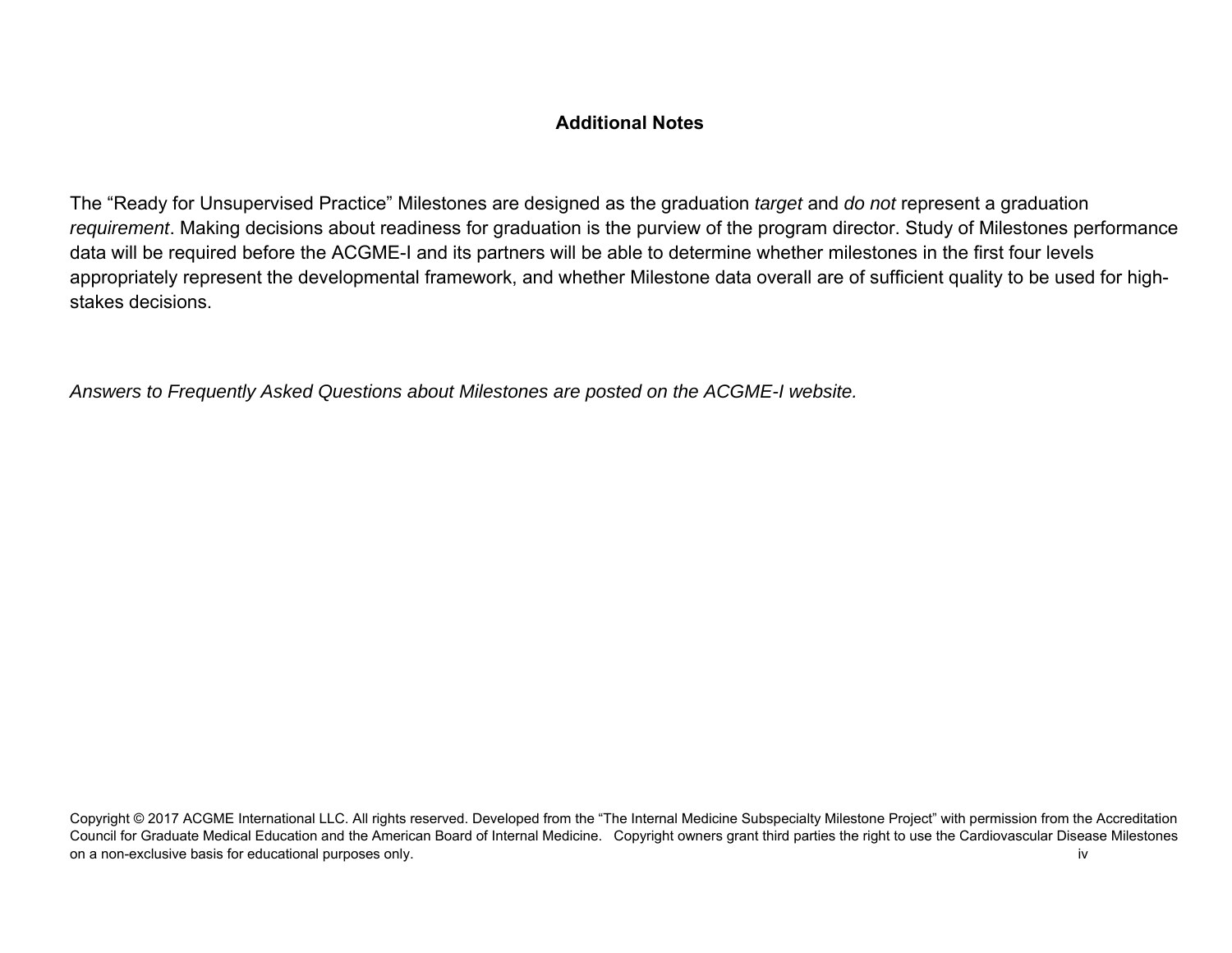The diagram below presents an example set of milestones for one sub-competency in the same format as the ACGME-I Report Worksheet. For each reporting period, a learner's performance on the milestones for each sub-competency will be indicated by selecting the level of milestones that best describes that learner's performance in relation to those milestones.

| Systems-Based Practice 1: Patient Safety and Quality Improvement                                                                                           |                                                                                                                                   |                                                                                                                                                                                                      |                                                                                                                         |                                                                                                                       |  |  |  |
|------------------------------------------------------------------------------------------------------------------------------------------------------------|-----------------------------------------------------------------------------------------------------------------------------------|------------------------------------------------------------------------------------------------------------------------------------------------------------------------------------------------------|-------------------------------------------------------------------------------------------------------------------------|-----------------------------------------------------------------------------------------------------------------------|--|--|--|
| <b>Critical Deficiencies</b>                                                                                                                               |                                                                                                                                   |                                                                                                                                                                                                      | <b>Ready for Unsupervised</b><br>Practice                                                                               | Aspirational                                                                                                          |  |  |  |
| Demonstrates knowledge<br>of common patient safety<br>events                                                                                               | Identifies system factors<br>that lead to patient safety<br>events                                                                | Participates in analysis of<br>patient safety events<br>(simulated or actual)                                                                                                                        | Conducts analysis of<br>patient safety events and<br>offers error prevention<br>strategies (simulated or<br>actual)     | Actively engages teams<br>and processes to modify<br>systems to prevent patient<br>safety events                      |  |  |  |
| Demonstrates knowledge<br>of how to report patient<br>safety events                                                                                        | Reports patient safety<br>events through institutional<br>reporting systems (actual<br>or simulated)                              | Participates in disclosure<br>of patient safety events to<br>patients and families<br>(simulated or actual)                                                                                          | Discloses patient safety<br>events to patients and<br>families (simulated or<br>actual)                                 | Role models or mentors<br>others in the disclosure of<br>patient safety events                                        |  |  |  |
| Demonstrates knowledge<br>of basic quality<br>improvement<br>methodologies and metrics                                                                     | Describes local quality<br>improvement initiatives<br>(e.g., community<br>vaccination rate, infection<br>rate, smoking cessation) | Participates in local<br>quality improvement<br>initiatives                                                                                                                                          | Demonstrates the skills<br>required to identify.<br>develop, implement, and<br>analyze a quality<br>improvement project | Creates, implements, and<br>assesses quality<br>improvement initiatives at<br>the institutional or<br>community level |  |  |  |
|                                                                                                                                                            |                                                                                                                                   |                                                                                                                                                                                                      |                                                                                                                         |                                                                                                                       |  |  |  |
| Comments:                                                                                                                                                  |                                                                                                                                   |                                                                                                                                                                                                      |                                                                                                                         | Not Yet Assessable                                                                                                    |  |  |  |
| Selecting a response box in the middle<br>of a level implies that milestones in<br>that level and in lower levels have been<br>substantially demonstrated. |                                                                                                                                   | Selecting a response box on the line in<br>between levels indicates that milestones in<br>lower levels have been substantially<br>demonstrated as well as some milestones in<br>the higher level(s). |                                                                                                                         |                                                                                                                       |  |  |  |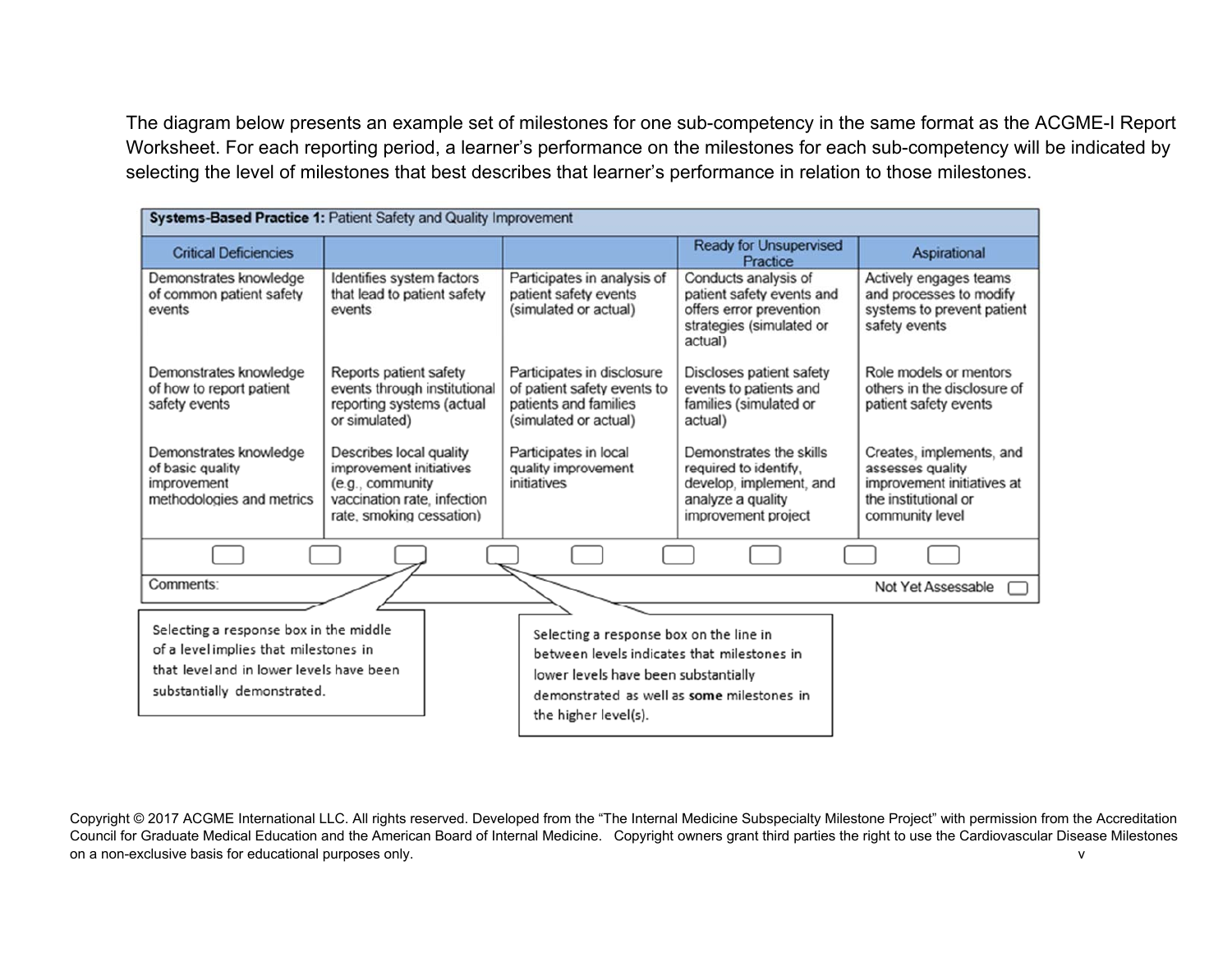| Patient Care 1: Gathers and Synthesizes Essential and Accurate Information to Define Each Patient's Clinical Problem(s)                                |                                                                                                                     |                                                                                                                                                                        |                                                                                                                             |                                                                                                                                                         |  |  |  |
|--------------------------------------------------------------------------------------------------------------------------------------------------------|---------------------------------------------------------------------------------------------------------------------|------------------------------------------------------------------------------------------------------------------------------------------------------------------------|-----------------------------------------------------------------------------------------------------------------------------|---------------------------------------------------------------------------------------------------------------------------------------------------------|--|--|--|
| <b>Critical Deficiencies</b>                                                                                                                           |                                                                                                                     |                                                                                                                                                                        | <b>Ready for Unsupervised</b><br>Practice                                                                                   | Aspirational                                                                                                                                            |  |  |  |
| Does not or is<br>inconsistently able to<br>collect accurate historical<br>data                                                                        | Consistently acquires<br>accurate and relevant<br>histories                                                         | Acquires accurate<br>histories in an efficient,<br>prioritized, and<br>hypothesis-driven fashion<br>relevant to cardiovascular<br>disease                              | Obtains relevant historical<br>subtleties, including<br>sensitive information that<br>informs the differential<br>diagnosis | Role-models and teaches<br>the effective use of history<br>and physical examination<br>skills to minimize the need<br>for further diagnostic<br>testing |  |  |  |
| Does not perform or use an<br>appropriately thorough<br>physical exam, or misses<br>key physical exam findings                                         | Consistently performs<br>accurate and appropriately<br>thorough physical exams                                      | Performs accurate<br>physical exams that are<br>targeted to the patient's<br>problems                                                                                  | Identifies subtle or unusual<br>physical exam findings                                                                      |                                                                                                                                                         |  |  |  |
| Relies exclusively on<br>documentation of others to<br>generate own database or<br>differential diagnosis or is<br>overly reliant on secondary<br>data | Inconsistently recognizes<br>patient's central clinical<br>problem or develops<br>limited differential<br>diagnoses | Uses and synthesizes<br>collected data to define a<br>patient's central clinical<br>problem(s) to generate a<br>prioritized differential<br>diagnosis and problem list | Efficiently utilizes all<br>sources of secondary data<br>to inform differential<br>diagnosis                                |                                                                                                                                                         |  |  |  |
| Fails to recognize patient's<br>central clinical problems                                                                                              |                                                                                                                     |                                                                                                                                                                        | Effectively uses history<br>and physical examination<br>skills to minimize the need<br>for further diagnostic<br>testing    |                                                                                                                                                         |  |  |  |
| Fails to recognize<br>potentially life threatening<br>problems                                                                                         |                                                                                                                     |                                                                                                                                                                        |                                                                                                                             |                                                                                                                                                         |  |  |  |
|                                                                                                                                                        |                                                                                                                     |                                                                                                                                                                        |                                                                                                                             |                                                                                                                                                         |  |  |  |
| Comments:                                                                                                                                              | Not Yet Assessable                                                                                                  |                                                                                                                                                                        |                                                                                                                             |                                                                                                                                                         |  |  |  |

Copyright © 2017 ACGME International LLC. All rights reserved. Developed from the "The Internal Medicine Subspecialty Milestone Project" with permission from the Accreditation Council for Graduate Medical Education and the American Board of Internal Medicine. Copyright owners grant third parties the right to use the Cardiovascular Disease Milestones on a non-exclusive basis for educational purposes only. The state of the state of the state of the state of the state of the state of the state of the state of the state of the state of the state of the state of the state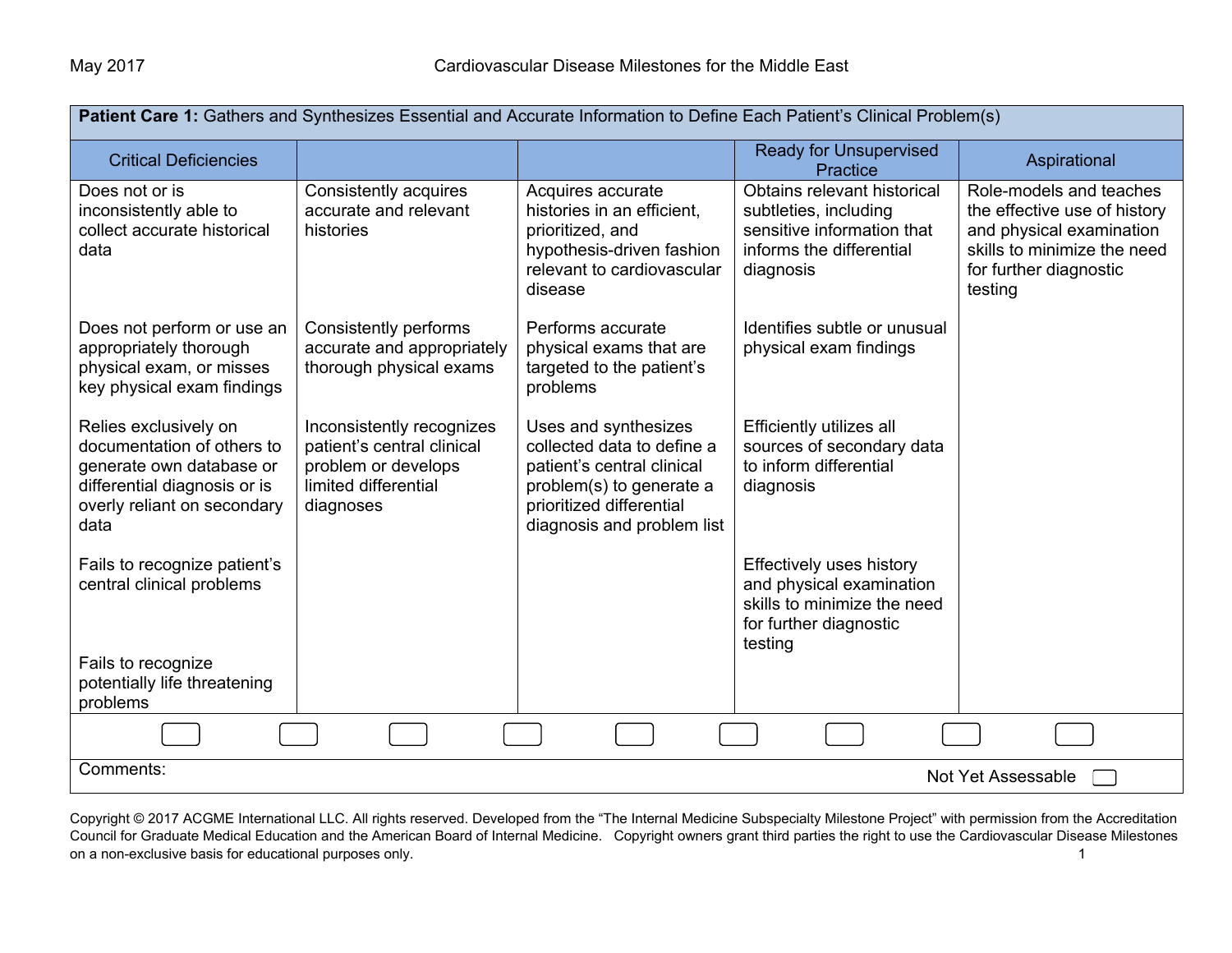| Patient Care 2: Develops and Achieves Comprehensive Management Plan for Each Patient |                                                                                       |                                                                    |                                                                                                                                                               |                                                                                                                                                                   |  |  |  |
|--------------------------------------------------------------------------------------|---------------------------------------------------------------------------------------|--------------------------------------------------------------------|---------------------------------------------------------------------------------------------------------------------------------------------------------------|-------------------------------------------------------------------------------------------------------------------------------------------------------------------|--|--|--|
| <b>Critical Deficiencies</b>                                                         |                                                                                       |                                                                    | <b>Ready for Unsupervised</b><br>Practice                                                                                                                     | Aspirational                                                                                                                                                      |  |  |  |
| Care plans are consistently<br>inappropriate or inaccurate                           | Inconsistently develops an<br>appropriate care plan                                   | Consistently develops<br>appropriate care plan                     | Appropriately modifies<br>care plans based on<br>patient's clinical course,<br>additional data, patient<br>preferences, and cost-<br>effectiveness principles | Role-models and teaches<br>complex and patient-<br>centered care                                                                                                  |  |  |  |
| Does not recognize, does<br>not react to urgent or<br>emergent care                  | Inconsistently seeks<br>additional guidance when<br>needed                            | Recognizes situations<br>requiring urgent or<br>emergency care     | Recognizes disease<br>presentations that deviate<br>from common patterns and<br>require complex decision<br>making, incorporating<br>diagnostic uncertainty   | Acts as a team leader and<br>an independent decision<br>maker in the subspecialty<br>team                                                                         |  |  |  |
| Does not seek additional<br>guidance when needed                                     | Recognizes but does not<br>react / acts inappropriately<br>to urgent or emergent care | Seeks additional guidance<br>and/or consultation as<br>appropriate | Manages complex acute<br>and chronic conditions                                                                                                               | Develops customized,<br>prioritized care plans for<br>the most complex patients,<br>incorporating diagnostic<br>uncertainty and cost-<br>effectiveness principles |  |  |  |
|                                                                                      |                                                                                       |                                                                    |                                                                                                                                                               |                                                                                                                                                                   |  |  |  |
| Comments:                                                                            |                                                                                       |                                                                    |                                                                                                                                                               | Not Yet Assessable                                                                                                                                                |  |  |  |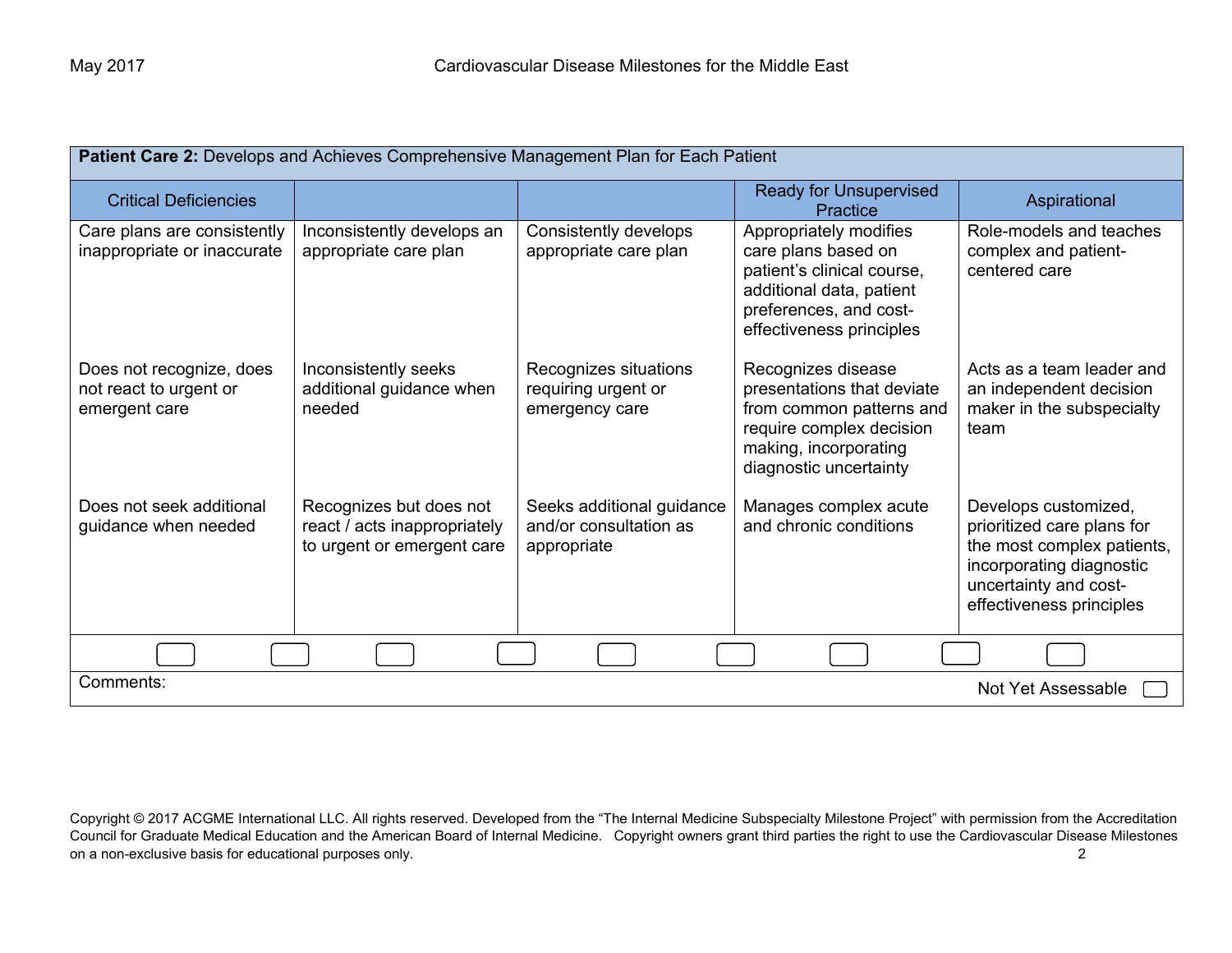| Patient Care 3: Manages Patients with Progressive Responsibility and Independence                                                                         |                                                                                                  |                                                                                                  |                                                                                                                                                                                                                                             |                                                                                                       |  |  |  |  |
|-----------------------------------------------------------------------------------------------------------------------------------------------------------|--------------------------------------------------------------------------------------------------|--------------------------------------------------------------------------------------------------|---------------------------------------------------------------------------------------------------------------------------------------------------------------------------------------------------------------------------------------------|-------------------------------------------------------------------------------------------------------|--|--|--|--|
| <b>Critical Deficiencies</b>                                                                                                                              |                                                                                                  |                                                                                                  | <b>Ready for Unsupervised</b><br>Practice                                                                                                                                                                                                   | Aspirational                                                                                          |  |  |  |  |
| Requires close and<br>consistent direct<br>supervision to manage<br>patients with<br>straightforward diagnoses<br>in all appropriate clinical<br>settings | Requires direct<br>supervision to ensure<br>patient safety and quality<br>care                   | Requires direct<br>supervision to ensure<br>patient safety and quality<br>care                   | Appropriately and<br>independently manages<br>patients across applicable<br>inpatient, outpatient, and<br>ambulatory clinical settings<br>who have a broad<br>spectrum of clinical<br>disorders, including<br>undifferentiated<br>syndromes | Effectively manages<br>unusual, rare, or complex<br>disorders in all appropriate<br>clinical settings |  |  |  |  |
| Cannot manage any<br>patients who require<br>urgent or emergency care                                                                                     | Inconsistently provides<br>preventive care in all<br>appropriate clinical<br>settings            | Inconsistently provides<br>preventive care in all<br>appropriate clinical<br>settings            | Seeks additional guidance<br>and/or consultation as<br>appropriate                                                                                                                                                                          |                                                                                                       |  |  |  |  |
| Does not assume<br>responsibility for patient<br>management decisions                                                                                     | Unable to manage<br>complex patients requiring<br>intensive care                                 | Unable to manage<br>complex patients requiring<br>intensive care                                 | Appropriately and<br>independently manages<br>situations requiring urgent<br>or emergency care                                                                                                                                              |                                                                                                       |  |  |  |  |
|                                                                                                                                                           | Cannot independently<br>supervise care provided by<br>other members of the<br>physician-led team | Cannot independently<br>supervise care provided by<br>other members of the<br>physician-led team | Effectively supervises the<br>management decisions of<br>the team in all appropriate<br>clinical settings                                                                                                                                   |                                                                                                       |  |  |  |  |
|                                                                                                                                                           |                                                                                                  |                                                                                                  |                                                                                                                                                                                                                                             |                                                                                                       |  |  |  |  |
| Comments:                                                                                                                                                 |                                                                                                  |                                                                                                  |                                                                                                                                                                                                                                             | Not Yet Assessable                                                                                    |  |  |  |  |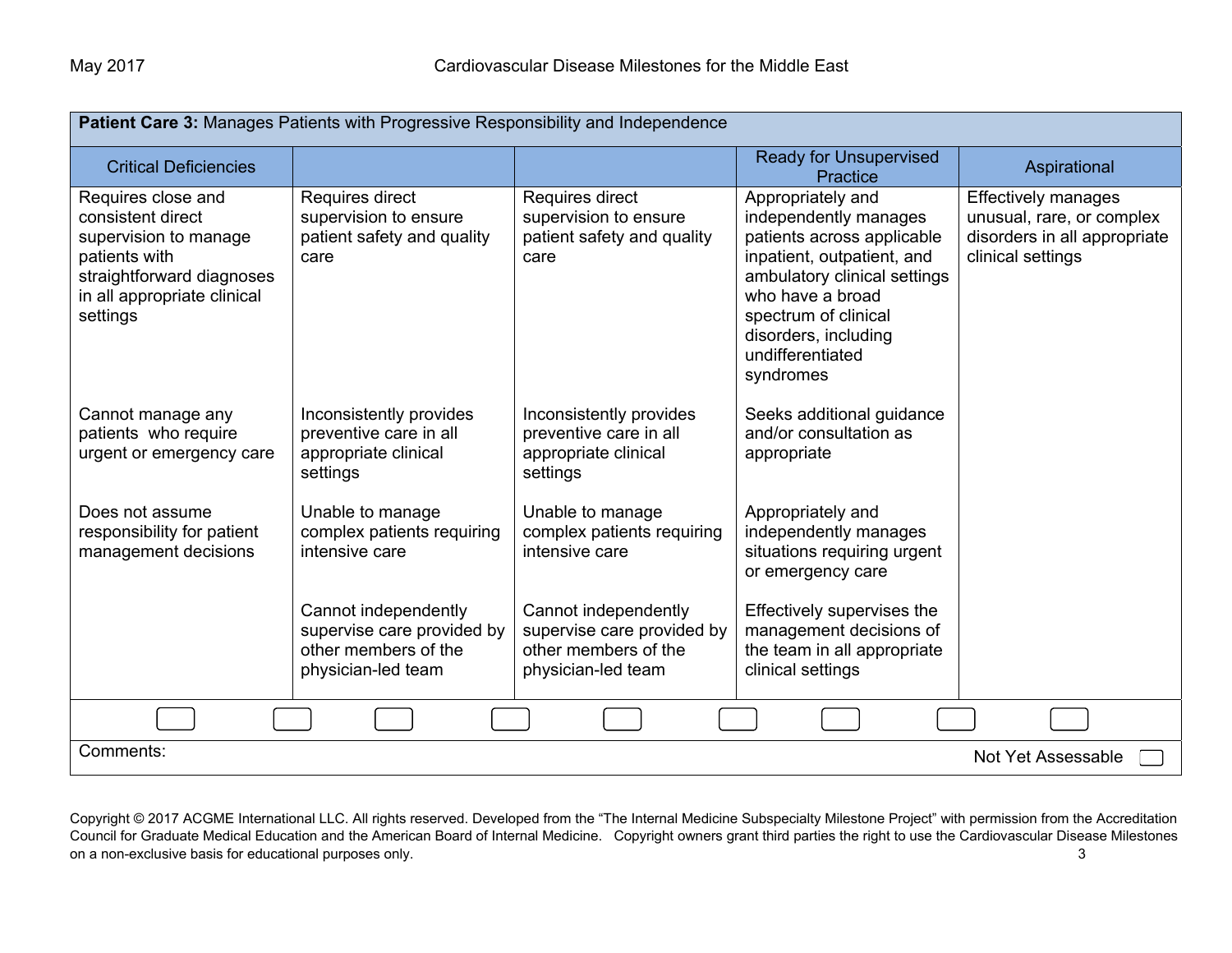| Patient Care 4: Demonstrates Skill in Performing and Interpreting Invasive Procedures                                                          |                                                                                                                                   |                                                                                                                                                      |                                                                                                                                       |                                                                                                                                               |  |  |  |
|------------------------------------------------------------------------------------------------------------------------------------------------|-----------------------------------------------------------------------------------------------------------------------------------|------------------------------------------------------------------------------------------------------------------------------------------------------|---------------------------------------------------------------------------------------------------------------------------------------|-----------------------------------------------------------------------------------------------------------------------------------------------|--|--|--|
| <b>Critical Deficiencies</b>                                                                                                                   |                                                                                                                                   |                                                                                                                                                      | <b>Ready for Unsupervised</b><br>Practice                                                                                             | Aspirational                                                                                                                                  |  |  |  |
| Attempts to perform<br>invasive procedures<br>without sufficient technical<br>skill or supervision                                             | Possesses insufficient<br>technical skill for safe<br>completion of common<br>invasive procedures with<br>appropriate supervision | Possesses basic technical<br>skill for the completion<br>and interpretation of some<br>common invasive<br>procedures with<br>appropriate supervision | Consistently demonstrates<br>technical skill to<br>successfully and safely<br>perform and interpret<br>invasive procedures            | Demonstrates skill to<br>independently perform and<br>interpret complex invasive<br>procedures that are<br>anticipated for future<br>practice |  |  |  |
| Fails to recognize<br>indications and<br>contraindications for<br>invasive procedures                                                          | Inattentive to patient safety<br>and comfort when<br>performing invasive<br>procedures                                            | Inconsistently manages<br>patient safety and comfort<br>when performing invasive<br>procedures                                                       | Recognizes and manages<br>complications                                                                                               | Demonstrates expertise to<br>teach and supervise others<br>in the performance of<br>invasive procedures                                       |  |  |  |
| Does not recognize the<br>need to discuss procedure<br>indications, processes, or<br>potential risks with<br>patients                          | Recognizes the need to<br>obtain informed consent<br>for procedures, but<br>ineffectively obtains it                              | Inconsistently recognizes<br>appropriate patients,<br>indications, and<br>associated risks in the<br>performance of invasive<br>procedures           | Maximizes patient comfort<br>and safety when performing<br>invasive procedures                                                        | Designs consent<br>instrument for a human<br>subject research study;<br>files an Institution Review<br>Board (IRB) application                |  |  |  |
| Fails to engage the patient<br>in the informed consent<br>process, and/or does not<br>effectively describe risks<br>and benefits of procedures | Inconsistently understands<br>and communicates ethical<br>principles of informed<br>consent                                       | Obtains and documents<br>informed consent                                                                                                            | Consistently recognizes<br>appropriate patients,<br>indications, and associated<br>risks in the performance of<br>invasive procedures | Quantifies evidence for<br>risk-benefit analysis during<br>obtainment of informed<br>consent for complex<br>procedures or therapies           |  |  |  |
| Does not recognize the<br>need for post-procedural<br>follow up of patients                                                                    | Inconsistently follows up<br>with patients post invasive<br>procedures                                                            | Consistently and<br>independently follows up<br>with patients post invasive<br>procedures                                                            | Effectively obtains and<br>documents informed<br>consent in challenging<br>circumstances (e.g.,<br>language or cultural<br>barriers)  |                                                                                                                                               |  |  |  |

Copyright © 2017 ACGME International LLC. All rights reserved. Developed from the "The Internal Medicine Subspecialty Milestone Project" with permission from the Accreditation Council for Graduate Medical Education and the American Board of Internal Medicine. Copyright owners grant third parties the right to use the Cardiovascular Disease Milestones on a non-exclusive basis for educational purposes only. And the state of the state of the state of the state of the state of the state of the state of the state of the state of the state of the state of the state of the st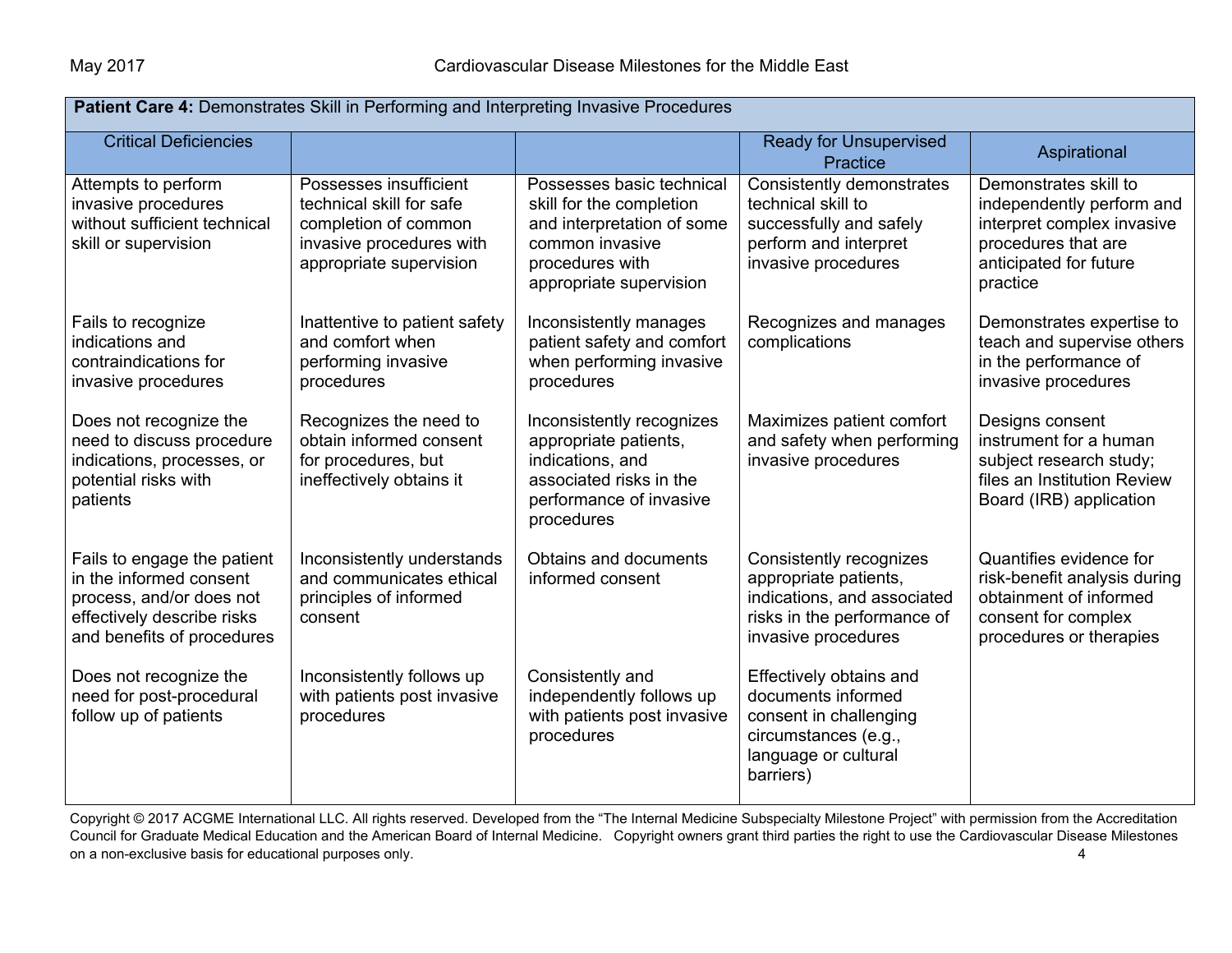|           |  |  | Consistently and<br>independently follows up<br>with patients post invasive<br>procedures and effectively<br>manages post-procedural<br>complications |                    |  |
|-----------|--|--|-------------------------------------------------------------------------------------------------------------------------------------------------------|--------------------|--|
|           |  |  |                                                                                                                                                       |                    |  |
| Comments: |  |  |                                                                                                                                                       | Not Yet Assessable |  |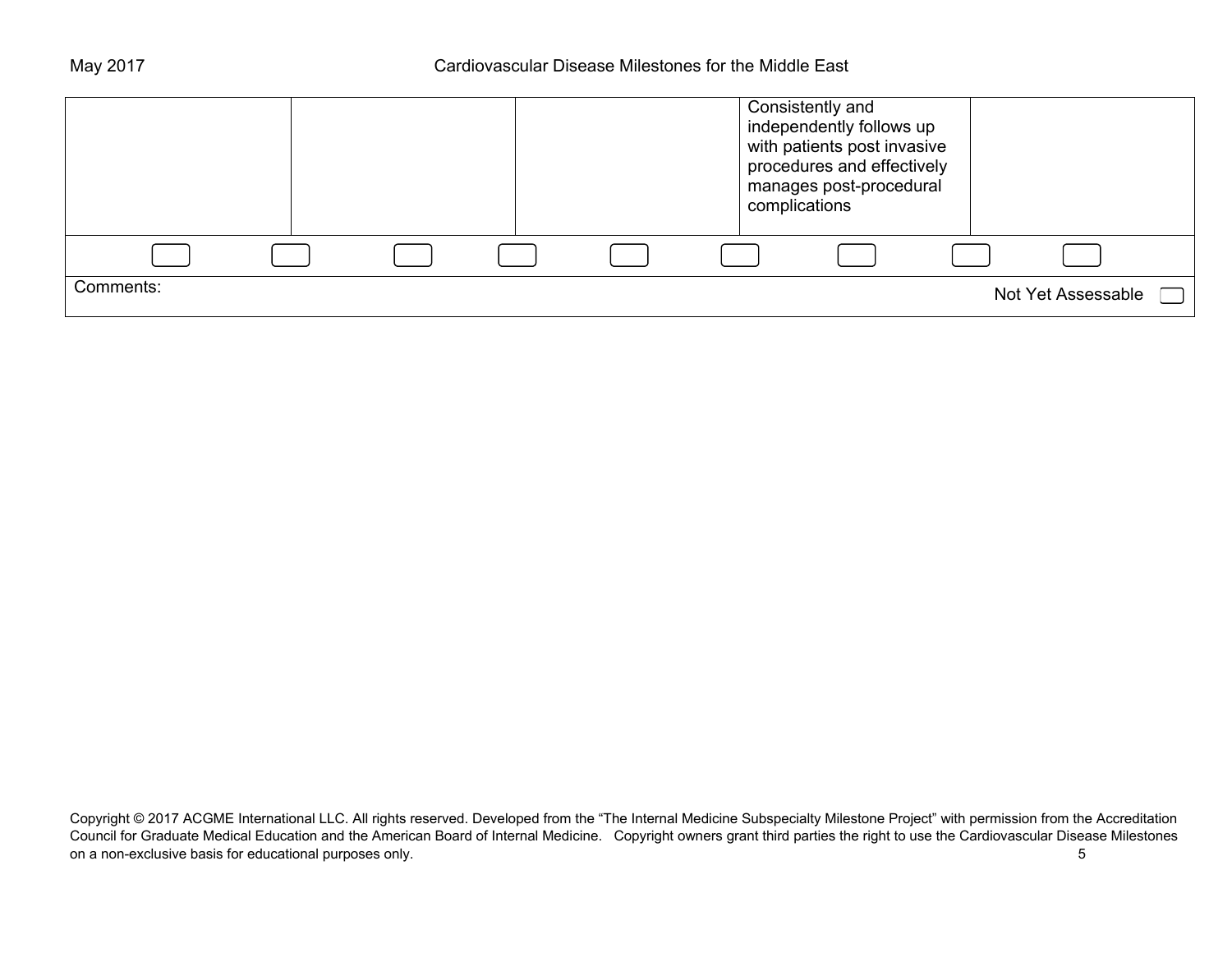| Patient Care 5: Demonstrates Skill in Performing and Interpreting Non-Invasive Procedures and/or Testing                                         |                                                                                                                                          |                                                                                                                                                          |                                                                                                                                           |                                                                                                                                                    |  |  |
|--------------------------------------------------------------------------------------------------------------------------------------------------|------------------------------------------------------------------------------------------------------------------------------------------|----------------------------------------------------------------------------------------------------------------------------------------------------------|-------------------------------------------------------------------------------------------------------------------------------------------|----------------------------------------------------------------------------------------------------------------------------------------------------|--|--|
| <b>Critical Deficiencies</b>                                                                                                                     |                                                                                                                                          |                                                                                                                                                          | <b>Ready for Unsupervised</b><br>Practice                                                                                                 | Aspirational                                                                                                                                       |  |  |
| Attempts to perform non-<br>invasive procedures<br>without sufficient technical<br>skill or supervision                                          | Possesses insufficient<br>technical skill for safe<br>completion of common<br>non-invasive procedures<br>with appropriate<br>supervision | Possesses basic technical<br>skill for the completion and<br>interpretation of some<br>common non-invasive<br>procedures with<br>appropriate supervision | Consistently demonstrates<br>technical skill to<br>successfully and safely<br>perform and interpret non-<br>invasive procedures           | Demonstrates skill to<br>independently perform and<br>interpret complex non-<br>invasive procedures that<br>are anticipated for future<br>practice |  |  |
| Fails to recognize<br>indications and<br>contraindications for non-<br>invasive procedures                                                       | Inattentive to patient safety<br>and comfort when<br>performing non-invasive<br>procedures                                               | Inconsistently manages<br>patient safety and comfort<br>when performing non-<br>invasive procedures                                                      | Maximizes patient comfort<br>and safety when performing<br>non-invasive procedures                                                        | Demonstrates expertise to<br>teach and supervise others<br>in the performance of non-<br>invasive procedures                                       |  |  |
| Does not recognize the<br>need to discuss<br>procedure indications,<br>processes, or potential<br>risks with patients                            | Recognizes the need to<br>obtain informed consent<br>for non-invasive<br>procedures, but<br>ineffectively obtains it                     | Inconsistently recognizes<br>appropriate patients,<br>indications, and associated<br>risks in the performance of<br>non-invasive procedures              | Consistently recognizes<br>appropriate patients,<br>indications, and associated<br>risks in the performance of<br>non-invasive procedures | Designs consent instrument<br>for a human subject<br>research study; files an<br><b>Institution Review Board</b><br>(IRB) application              |  |  |
| Fails to engage the<br>patient in the informed<br>consent process and/or<br>does not effectively<br>describe risks and<br>benefits of procedures | Inconsistently understands<br>and communicates ethical<br>principles of informed<br>consent                                              | Obtains and documents<br>informed consent                                                                                                                | Effectively obtains and<br>documents informed<br>consent in challenging<br>circumstances (e.g.,<br>language or cultural<br>barriers)      | Quantifies evidence for risk-<br>benefit analysis during<br>obtainment of informed<br>consent for complex<br>procedures or therapies               |  |  |
| Inability to interpret non-<br>invasive test results                                                                                             | Inconsistently correctly<br>interprets non-invasive test<br>results                                                                      | Consistently and<br>accurately interprets<br>simple non-invasive test<br>results                                                                         | Independently and correctly<br>interprets complex non-<br>invasive test results                                                           |                                                                                                                                                    |  |  |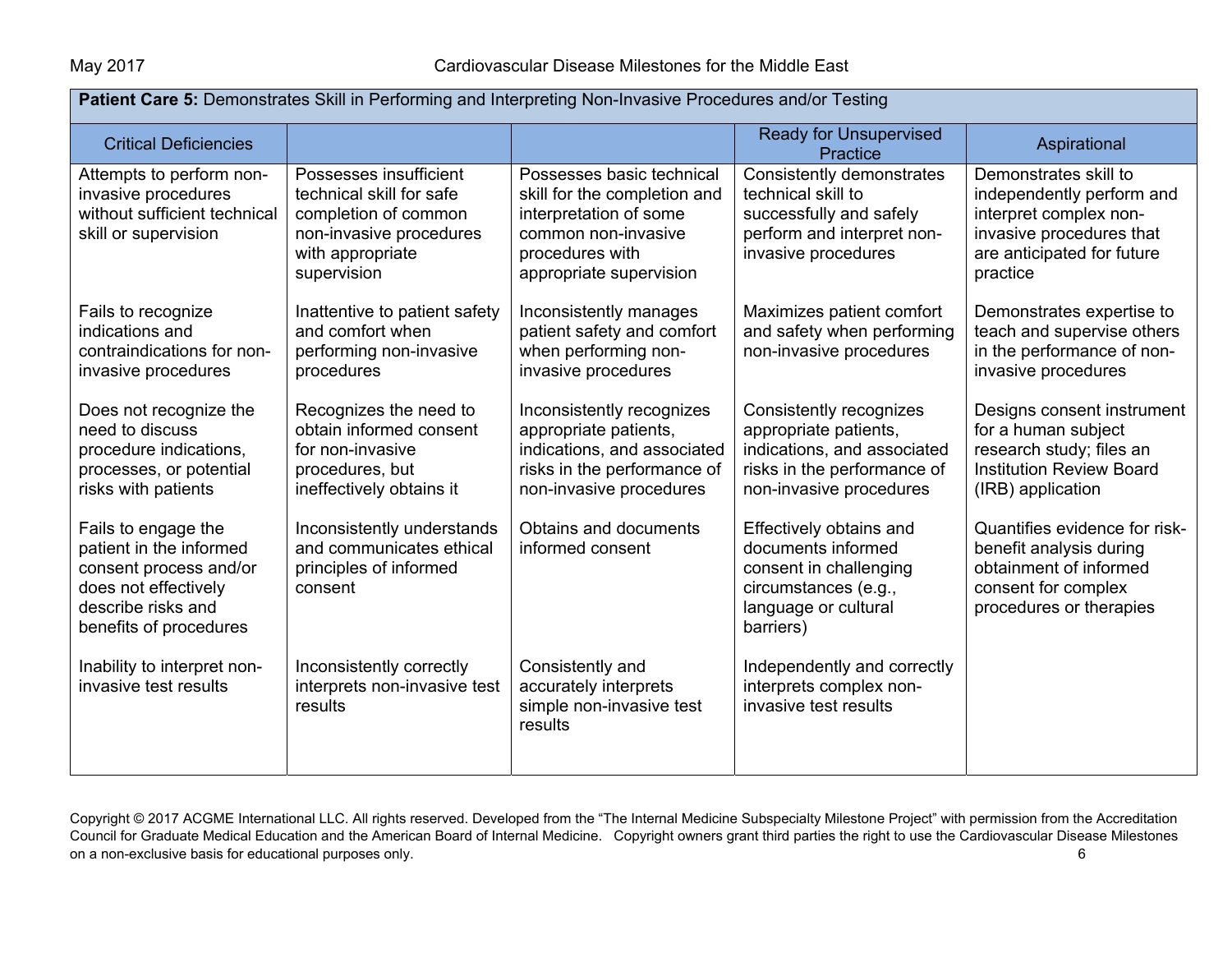May 2017 Cardiovascular Disease Milestones for the Middle East

| Does not communicate<br>non-invasive test results<br>with patients | Inconsistently<br>patients | communicates results with | Consistently<br>communicates simple<br>results with patients |  | Consistently and effectively<br>communicates complex<br>results with patients and<br>formulates an appropriate<br>management plan |  |                    |  |
|--------------------------------------------------------------------|----------------------------|---------------------------|--------------------------------------------------------------|--|-----------------------------------------------------------------------------------------------------------------------------------|--|--------------------|--|
|                                                                    |                            |                           |                                                              |  |                                                                                                                                   |  |                    |  |
| Comments:                                                          |                            |                           |                                                              |  |                                                                                                                                   |  | Not Yet Assessable |  |

| Patient Care 6: Requests and Provides Consultative Care                                                                     |                                                                                                     |                                                                                                             |                                                                                                                                     |                                                                                                                                 |  |  |  |
|-----------------------------------------------------------------------------------------------------------------------------|-----------------------------------------------------------------------------------------------------|-------------------------------------------------------------------------------------------------------------|-------------------------------------------------------------------------------------------------------------------------------------|---------------------------------------------------------------------------------------------------------------------------------|--|--|--|
| <b>Critical Deficiencies</b>                                                                                                |                                                                                                     |                                                                                                             | <b>Ready for Unsupervised</b><br>Practice                                                                                           | Aspirational                                                                                                                    |  |  |  |
| Is unresponsive to<br>questions or concerns of<br>others when acting as a<br>consultant or utilizing<br>consultant services | Inconsistently manages<br>patients as a consultant to<br>other physicians/health<br>care teams      | Provides consultation<br>services for patients with<br>clinical problems requiring<br>basic risk assessment | Provides consultation<br>services for patients with<br>basic and complex clinical<br>problems requiring detailed<br>risk assessment | Provides consultation<br>services for patients with<br>very complex clinical<br>problems requiring<br>extensive risk assessment |  |  |  |
| Unwilling to utilize<br>consultant services when<br>appropriate for patient<br>care                                         | Inconsistently applies risk<br>assessment principles to<br>patients while acting as a<br>consultant | Asks meaningful clinical<br>questions that guide the<br>input of consultants                                | Appropriately integrates<br>recommendations from<br>other consultants in order to<br>effectively manage patient<br>care             | Models management of<br>discordant<br>recommendations from<br>multiple consultants                                              |  |  |  |
|                                                                                                                             | Inconsistently formulates a<br>clinical question for a<br>consultant to address                     |                                                                                                             |                                                                                                                                     |                                                                                                                                 |  |  |  |
|                                                                                                                             |                                                                                                     |                                                                                                             |                                                                                                                                     |                                                                                                                                 |  |  |  |
| <b>Comments:</b>                                                                                                            |                                                                                                     |                                                                                                             |                                                                                                                                     | Not Yet Assessable                                                                                                              |  |  |  |

Copyright © 2017 ACGME International LLC. All rights reserved. Developed from the "The Internal Medicine Subspecialty Milestone Project" with permission from the Accreditation Council for Graduate Medical Education and the American Board of Internal Medicine. Copyright owners grant third parties the right to use the Cardiovascular Disease Milestones on a non-exclusive basis for educational purposes only. The contract of the contract of the contract of the contract of the contract of the contract of the contract of the contract of the contract of the contract of the co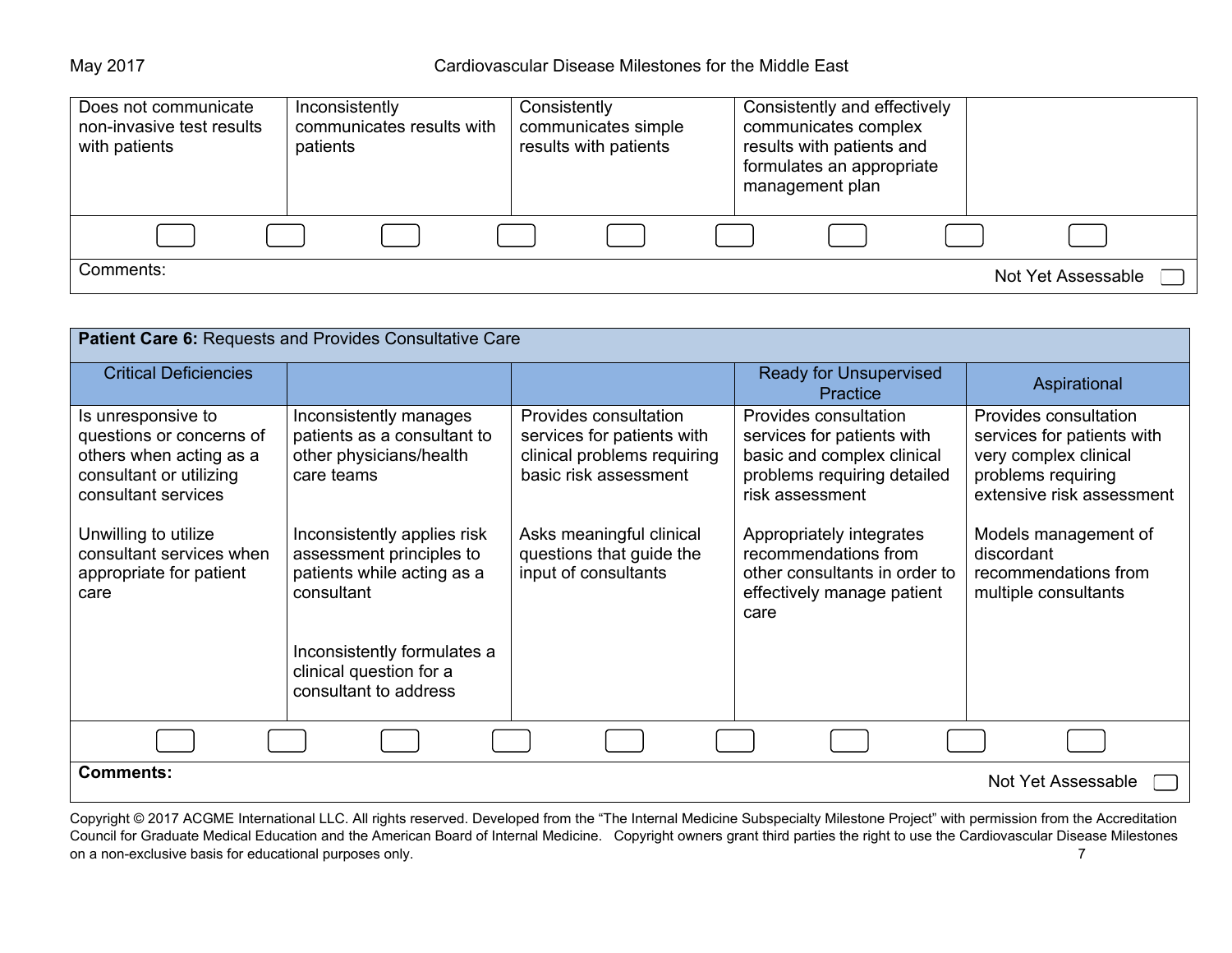| Medical Knowledge 1: Possesses Clinical Knowledge                                                         |                                                                                                                                                                               |                                                                                                                                                                      |                                                                                                                                                                                  |                                                                                                                                                                                          |  |  |  |  |
|-----------------------------------------------------------------------------------------------------------|-------------------------------------------------------------------------------------------------------------------------------------------------------------------------------|----------------------------------------------------------------------------------------------------------------------------------------------------------------------|----------------------------------------------------------------------------------------------------------------------------------------------------------------------------------|------------------------------------------------------------------------------------------------------------------------------------------------------------------------------------------|--|--|--|--|
| <b>Critical Deficiencies</b>                                                                              |                                                                                                                                                                               |                                                                                                                                                                      | <b>Ready for Unsupervised</b><br>Practice                                                                                                                                        | Aspirational                                                                                                                                                                             |  |  |  |  |
| Lacks the scientific,<br>socioeconomic, or<br>behavioral knowledge<br>required to provide<br>patient care | Possesses insufficient<br>scientific, socioeconomic,<br>and behavioral knowledge<br>required to provide care for<br>common medical<br>conditions and basic<br>preventive care | Possesses the scientific,<br>socioeconomic, and<br>behavioral knowledge<br>required to provide care for<br>common medical<br>conditions and basic<br>preventive care | Possesses the scientific,<br>socioeconomic, and<br>behavioral knowledge<br>required to provide care<br>for complex medical<br>conditions and<br>comprehensive<br>preventive care | Possesses the scientific,<br>socioeconomic, and<br>behavioral knowledge<br>required to successfully<br>diagnose and treat<br>medically uncommon,<br>ambiguous, and complex<br>conditions |  |  |  |  |
|                                                                                                           |                                                                                                                                                                               |                                                                                                                                                                      |                                                                                                                                                                                  |                                                                                                                                                                                          |  |  |  |  |
| <b>Comments:</b>                                                                                          |                                                                                                                                                                               |                                                                                                                                                                      |                                                                                                                                                                                  | Not Yet Assessable                                                                                                                                                                       |  |  |  |  |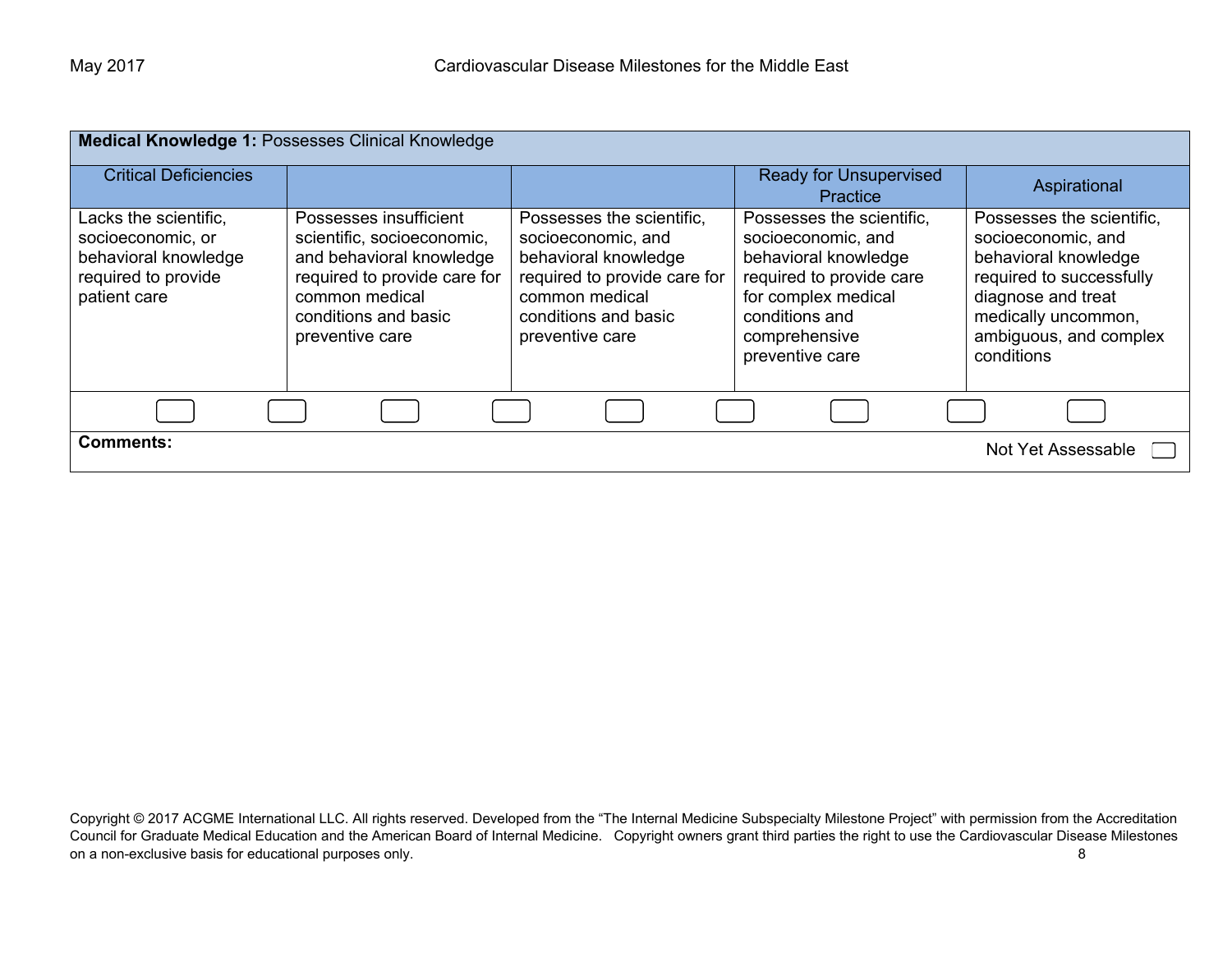| Medical Knowledge 2: Knowledge of Diagnostic Testing and Procedures                              |                                                                                                           |                                                                                                                      |                                                                                                                                     |                                                                                                      |  |  |  |  |
|--------------------------------------------------------------------------------------------------|-----------------------------------------------------------------------------------------------------------|----------------------------------------------------------------------------------------------------------------------|-------------------------------------------------------------------------------------------------------------------------------------|------------------------------------------------------------------------------------------------------|--|--|--|--|
| <b>Critical Deficiencies</b>                                                                     |                                                                                                           |                                                                                                                      | <b>Ready for Unsupervised</b><br>Practice                                                                                           | Aspirational                                                                                         |  |  |  |  |
| Lacks foundational<br>knowledge to apply<br>diagnostic testing and<br>procedures to patient care | Inconsistently interprets<br>basic diagnostic tests<br>accurately                                         | <b>Consistently interprets</b><br>basic diagnostic tests<br>accurately                                               | Interprets complex<br>diagnostic tests accurately<br>while accounting for<br>limitations and biases                                 | Anticipates and accounts<br>for subtle nuances of<br>interpreting diagnostic tests<br>and procedures |  |  |  |  |
|                                                                                                  | Does not understand the<br>concepts of pre-test<br>probability and test<br>performance<br>characteristics | Needs assistance to<br>understand the concepts of<br>pre-test probability and test<br>performance<br>characteristics | Knows the indications for,<br>and limitations of, diagnostic<br>testing and procedures                                              | Pursues knowledge of new<br>and emerging diagnostic<br>tests and procedures                          |  |  |  |  |
|                                                                                                  | Minimally understands the<br>rationale and risks<br>associated with common<br>procedures                  | Fully understands the<br>rationale and risks<br>associated with common<br>procedures                                 | Understands the concepts<br>of pre-test probability and<br>test performance<br>characteristics                                      |                                                                                                      |  |  |  |  |
|                                                                                                  |                                                                                                           |                                                                                                                      | Teaches the rationale and<br>risks associated with<br>common procedures and<br>anticipates potential<br>complications of procedures |                                                                                                      |  |  |  |  |
|                                                                                                  |                                                                                                           |                                                                                                                      |                                                                                                                                     |                                                                                                      |  |  |  |  |
| <b>Comments:</b>                                                                                 |                                                                                                           |                                                                                                                      |                                                                                                                                     | Not Yet Assessable                                                                                   |  |  |  |  |

Copyright © 2017 ACGME International LLC. All rights reserved. Developed from the "The Internal Medicine Subspecialty Milestone Project" with permission from the Accreditation Council for Graduate Medical Education and the American Board of Internal Medicine. Copyright owners grant third parties the right to use the Cardiovascular Disease Milestones on a non-exclusive basis for educational purposes only. **9** and the state of the state of the state of the state of the state of the state of the state of the state of the state of the state of the state of the state of th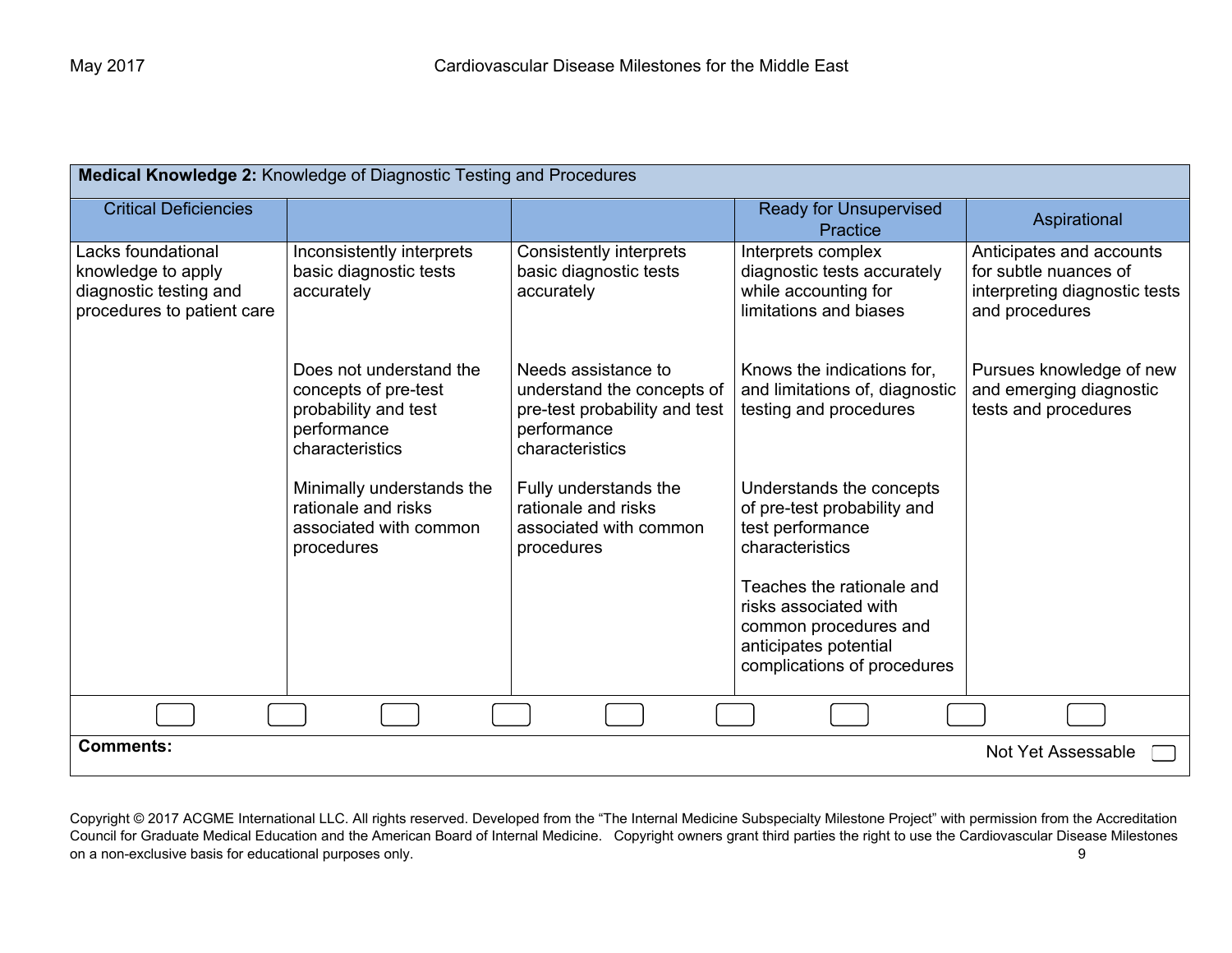| <b>Medical Knowledge 3: Scholarly Activities</b>                                                                                                                |                                                                                                                                                                     |                                                                                                                                                                                                             |                                                                                                                                                                                    |                                                                                                                                |  |  |  |
|-----------------------------------------------------------------------------------------------------------------------------------------------------------------|---------------------------------------------------------------------------------------------------------------------------------------------------------------------|-------------------------------------------------------------------------------------------------------------------------------------------------------------------------------------------------------------|------------------------------------------------------------------------------------------------------------------------------------------------------------------------------------|--------------------------------------------------------------------------------------------------------------------------------|--|--|--|
| <b>Critical Deficiencies</b>                                                                                                                                    |                                                                                                                                                                     |                                                                                                                                                                                                             | <b>Ready for Unsupervised</b><br><b>Practice</b>                                                                                                                                   | Aspirational                                                                                                                   |  |  |  |
| <b>Foundation</b><br>Unaware of or<br>uninterested in scientific<br>inquiry or scholarly<br>productivity                                                        | Interested in scholarly<br>activity, but does not<br>initiate or follow through                                                                                     | Identifies areas worthy of<br>scholarly investigation and<br>formulates a plan under<br>supervision of a mentor                                                                                             | Formulates ideas worthy of<br>scholarly investigation                                                                                                                              | Independently formulates<br>novel and important ideas<br>worthy of scholarly<br>investigation                                  |  |  |  |
| Investigation<br>Unwilling to perform<br>scholarly investigation in<br>the specialty                                                                            | Performs a literature<br>search using relevant<br>scholarly sources to<br>identify pertinent articles                                                               | Critically reads scientific<br>literature and identifies<br>major methodological flaws<br>and inconsistencies within<br>or between publications                                                             | Collaborates with other<br>investigators to design and<br>complete a project related<br>to clinical practice, quality<br>improvement, patient<br>safety, education, or<br>research | Leads a scholarly project<br>advancing clinical practice,<br>quality improvement,<br>patient safety, education,<br>or research |  |  |  |
| <b>Analysis</b><br>Fails to engage in critical<br>thinking regarding clinical<br>practice, quality<br>improvement, patient<br>safety, education, or<br>research | Aware of basic statistical<br>concepts, but has<br>incomplete understanding<br>of their application;<br>inconsistently identifies<br>methodological flaws           | Understands and is able to<br>apply basic statistical<br>concepts, and can identify<br>potential analytic methods<br>for data or problem<br>assessment                                                      | Critiques specialized<br>scientific literature<br>effectively                                                                                                                      | Obtains independent<br>research funding                                                                                        |  |  |  |
|                                                                                                                                                                 | Communicates<br>rudimentary details of<br>scientific work, including<br>his or her own scholarly<br>work; needs to improve<br>ability to present in small<br>groups | Effectively presents at<br>journal club, quality<br>improvement meetings,<br>clinical conferences.<br>and/or is able to<br>effectively describe and<br>discuss his or her own<br>scholarly work or research | Dissects a problem into its<br>many component parts and<br>identifies strategies for<br>solving                                                                                    | Critiques specialized<br>scientific literature at a<br>level consistent with<br>participation in peer review                   |  |  |  |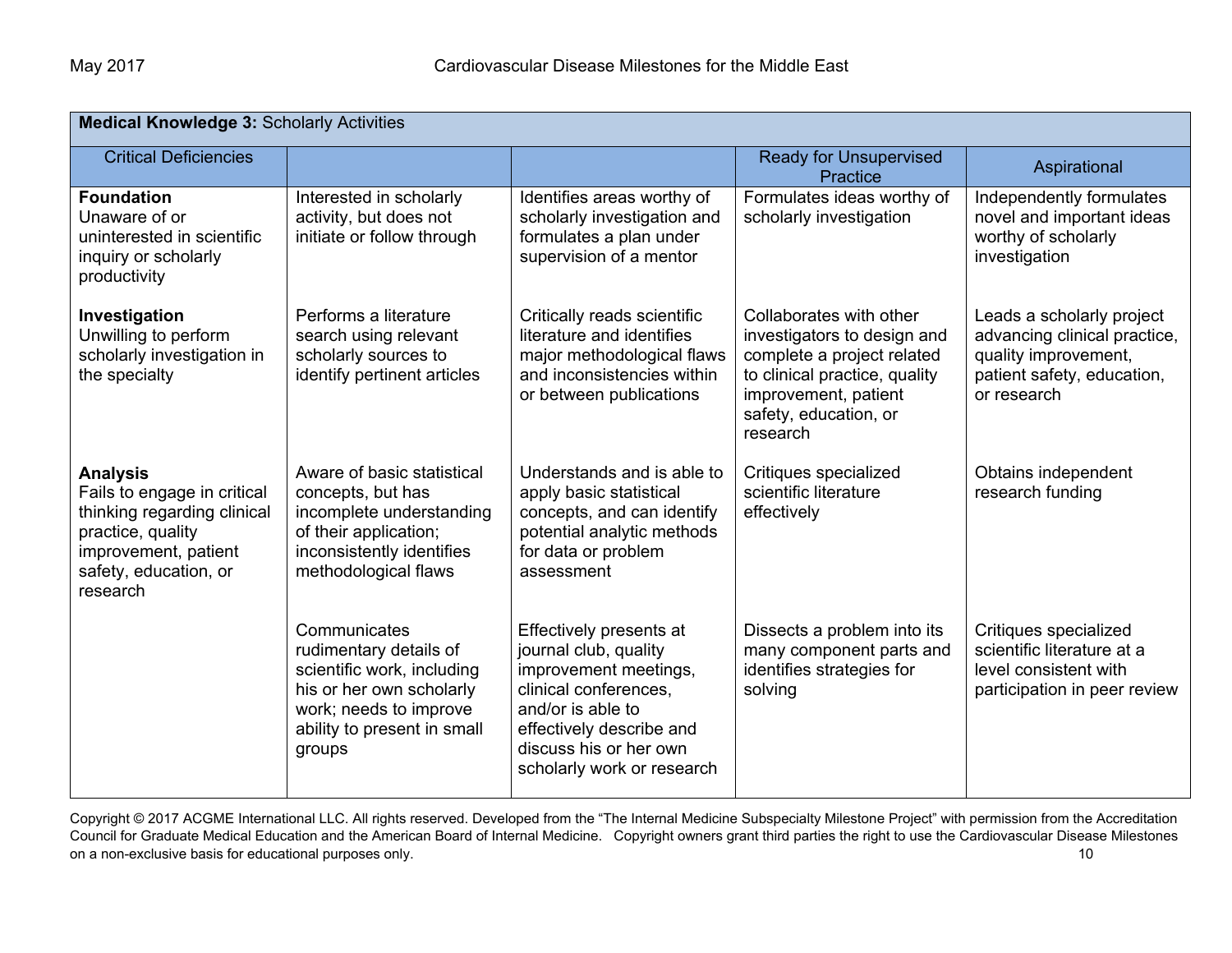|                  |  | Uses analytical methods of<br>the field effectively                                                                             | Employs optimal statistical<br>techniques                                                                                                                          |
|------------------|--|---------------------------------------------------------------------------------------------------------------------------------|--------------------------------------------------------------------------------------------------------------------------------------------------------------------|
|                  |  | Presents scholarly activity<br>at local or regional<br>meetings, and/or submits<br>an abstract summarizing<br>scholarly work to | Teaches analytic methods<br>in chosen field to peers<br>and others                                                                                                 |
|                  |  | regional/state/national<br>meetings, and/or publishes<br>non-peer-reviewed<br>manuscript(s) (reviews,<br>book chapters)         | <b>Effectively presents</b><br>scholarly work at national<br>and international meetings                                                                            |
|                  |  |                                                                                                                                 | Publishes peer-reviewed<br>manuscript(s) containing<br>scholarly work (clinical<br>practice, quality<br>improvement, patient<br>safety, education, or<br>research) |
|                  |  |                                                                                                                                 |                                                                                                                                                                    |
|                  |  |                                                                                                                                 |                                                                                                                                                                    |
| <b>Comments:</b> |  |                                                                                                                                 | Not Yet Assessable                                                                                                                                                 |

Copyright © 2017 ACGME International LLC. All rights reserved. Developed from the "The Internal Medicine Subspecialty Milestone Project" with permission from the Accreditation Council for Graduate Medical Education and the American Board of Internal Medicine. Copyright owners grant third parties the right to use the Cardiovascular Disease Milestones on a non-exclusive basis for educational purposes only. The contract of the contract of the contract of the contract of the contract of the contract of the contract of the contract of the contract of the contract of the co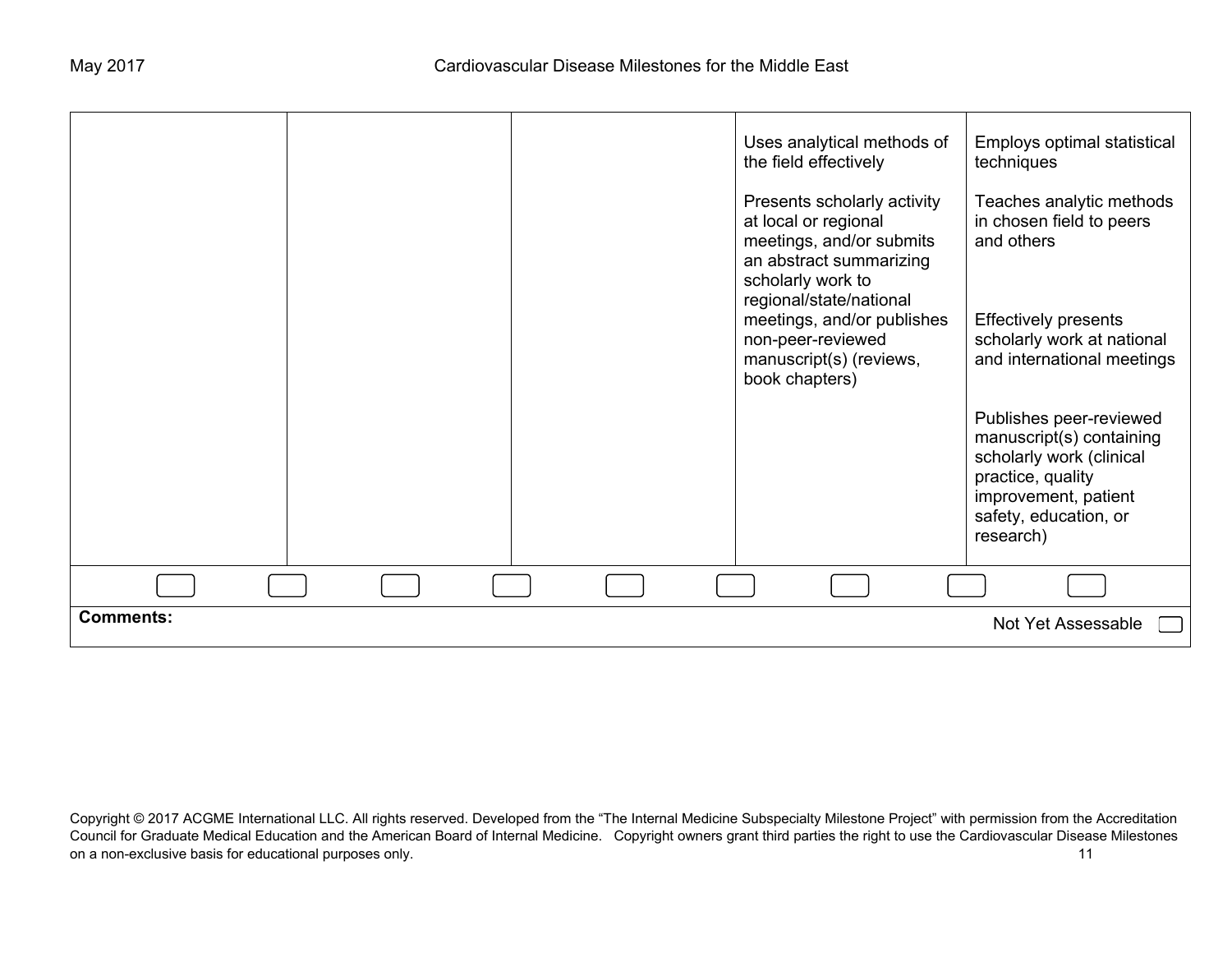| Systems-Based Practice 1: Patient Safety and Quality Improvement                       |                                                                                                                                   |                                                                                                             |                                                                                                                         |                                                                                                                       |
|----------------------------------------------------------------------------------------|-----------------------------------------------------------------------------------------------------------------------------------|-------------------------------------------------------------------------------------------------------------|-------------------------------------------------------------------------------------------------------------------------|-----------------------------------------------------------------------------------------------------------------------|
| <b>Critical Deficiencies</b>                                                           |                                                                                                                                   |                                                                                                             | <b>Ready for Unsupervised</b><br>Practice                                                                               | Aspirational                                                                                                          |
| Demonstrates knowledge<br>of common patient safety<br>events                           | Identifies system factors<br>that lead to patient safety<br>events                                                                | Participates in analysis of<br>patient safety events<br>(simulated or actual)                               | Conducts analysis of<br>patient safety events and<br>offers error prevention<br>strategies (simulated or<br>actual)     | Actively engages teams<br>and processes to modify<br>systems to prevent patient<br>safety events                      |
| Demonstrates knowledge<br>of how to report patient<br>safety events                    | Reports patient safety<br>events through institutional<br>reporting systems (actual<br>or simulated)                              | Participates in disclosure<br>of patient safety events to<br>patients and families<br>(simulated or actual) | Discloses patient safety<br>events to patients and<br>families (simulated or<br>actual)                                 | Role models or mentors<br>others in the disclosure of<br>patient safety events                                        |
| Demonstrates knowledge<br>of basic quality<br>improvement<br>methodologies and metrics | Describes local quality<br>improvement initiatives<br>(e.g., community<br>vaccination rate, infection<br>rate, smoking cessation) | Participates in local<br>quality improvement<br>initiatives                                                 | Demonstrates the skills<br>required to identify,<br>develop, implement, and<br>analyze a quality<br>improvement project | Creates, implements, and<br>assesses quality<br>improvement initiatives at<br>the institutional or<br>community level |
|                                                                                        |                                                                                                                                   |                                                                                                             |                                                                                                                         |                                                                                                                       |
| Comments:                                                                              |                                                                                                                                   |                                                                                                             |                                                                                                                         | Not Yet Assessable                                                                                                    |

Copyright © 2017 ACGME International LLC. All rights reserved. Developed from the "The Internal Medicine Subspecialty Milestone Project" with permission from the Accreditation Council for Graduate Medical Education and the American Board of Internal Medicine. Copyright owners grant third parties the right to use the Cardiovascular Disease Milestones on a non-exclusive basis for educational purposes only. The same of the state of the state of the state of the state of the state of the state of the state of the state of the state of the state of the state of the state o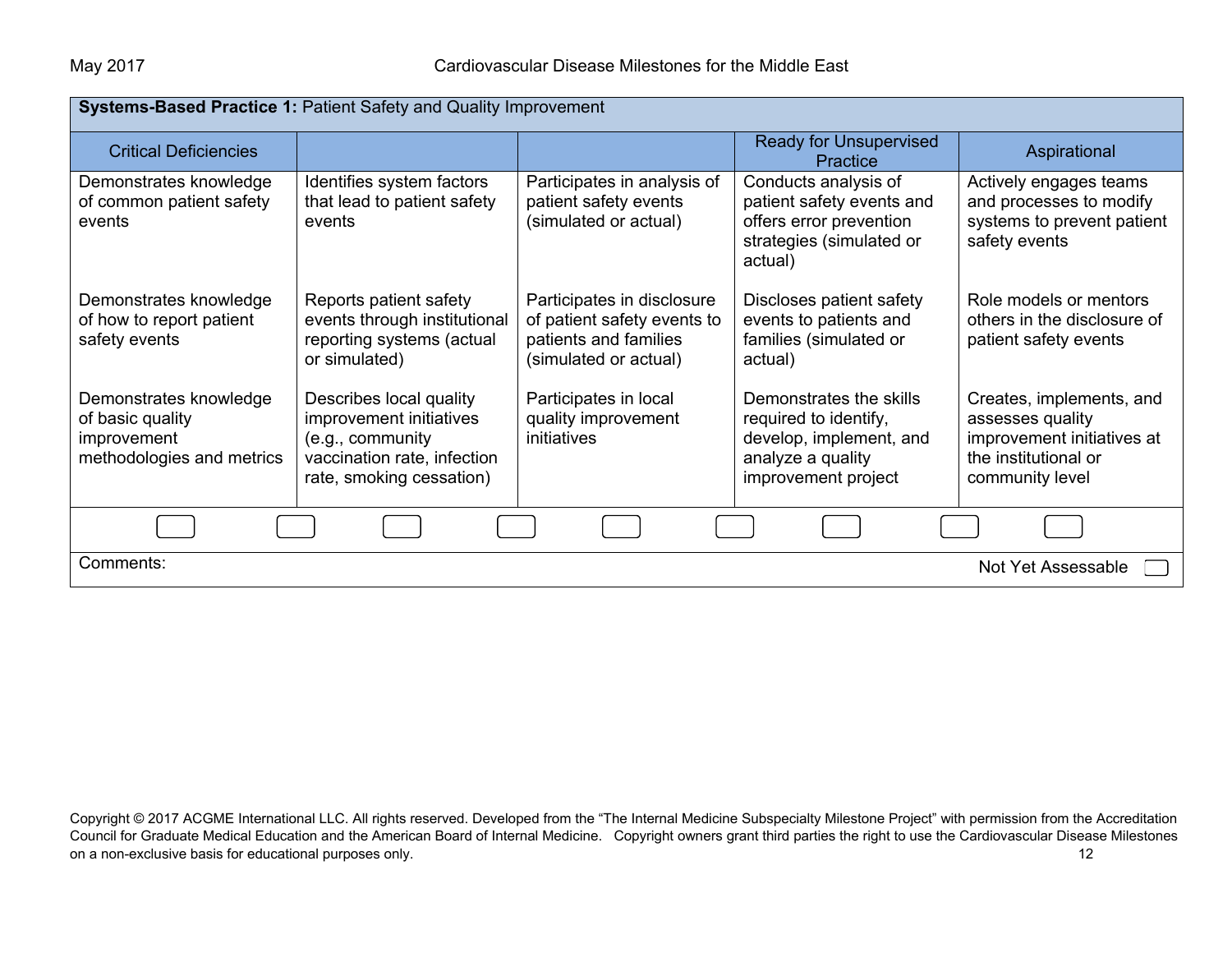| Systems-Based Practice 2: System Navigation for Patient-Centered Care                    |                                                                                                                                        |                                                                                                                                             |                                                                                                                                                                               |                                                                                                                                 |
|------------------------------------------------------------------------------------------|----------------------------------------------------------------------------------------------------------------------------------------|---------------------------------------------------------------------------------------------------------------------------------------------|-------------------------------------------------------------------------------------------------------------------------------------------------------------------------------|---------------------------------------------------------------------------------------------------------------------------------|
| <b>Critical Deficiencies</b>                                                             |                                                                                                                                        |                                                                                                                                             | <b>Ready for Unsupervised</b><br>Practice                                                                                                                                     | Aspirational                                                                                                                    |
| Demonstrates knowledge<br>of care coordination                                           | Coordinates care of<br>patients in routine clinical<br>situations effectively<br>utilizing the roles of the<br>interprofessional teams | Coordinates care of<br>patients in complex<br>clinical situations<br>effectively utilizing the<br>roles of their<br>interprofessional teams | Role models effective<br>coordination of patient-<br>centered care among<br>different disciplines and<br>specialties                                                          | Analyzes the process of<br>care coordination and<br>leads in the design and<br>implementation of<br>improvements                |
| Identifies key elements for<br>safe and effective<br>transitions of care and<br>handoffs | Performs safe and<br>effective transitions of<br>care/handoffs in routine<br>clinical situations                                       | Performs safe and<br>effective transitions of<br>care/handoffs in complex<br>clinical situations                                            | Role models and<br>advocates for safe and<br>effective transitions of<br>care/handoffs within and<br>across health care delivery<br>systems, including<br>outpatient settings | Improves quality of<br>transitions of care within<br>and across health care<br>delivery systems to<br>optimize patient outcomes |
| Demonstrates knowledge<br>of population and<br>community health needs<br>and disparities | Identifies specific<br>population and community<br>health needs and<br>inequities for their local<br>population                        | Uses local resources<br>effectively to meet the<br>needs of a patient<br>population and community                                           | Participates in changing<br>and adapting practice to<br>provide for the needs of<br>specific populations                                                                      | Leads innovations and<br>advocates for populations<br>and communities with<br>health care inequities                            |
|                                                                                          |                                                                                                                                        |                                                                                                                                             |                                                                                                                                                                               |                                                                                                                                 |
| Comments:<br>Not Yet Assessable                                                          |                                                                                                                                        |                                                                                                                                             |                                                                                                                                                                               |                                                                                                                                 |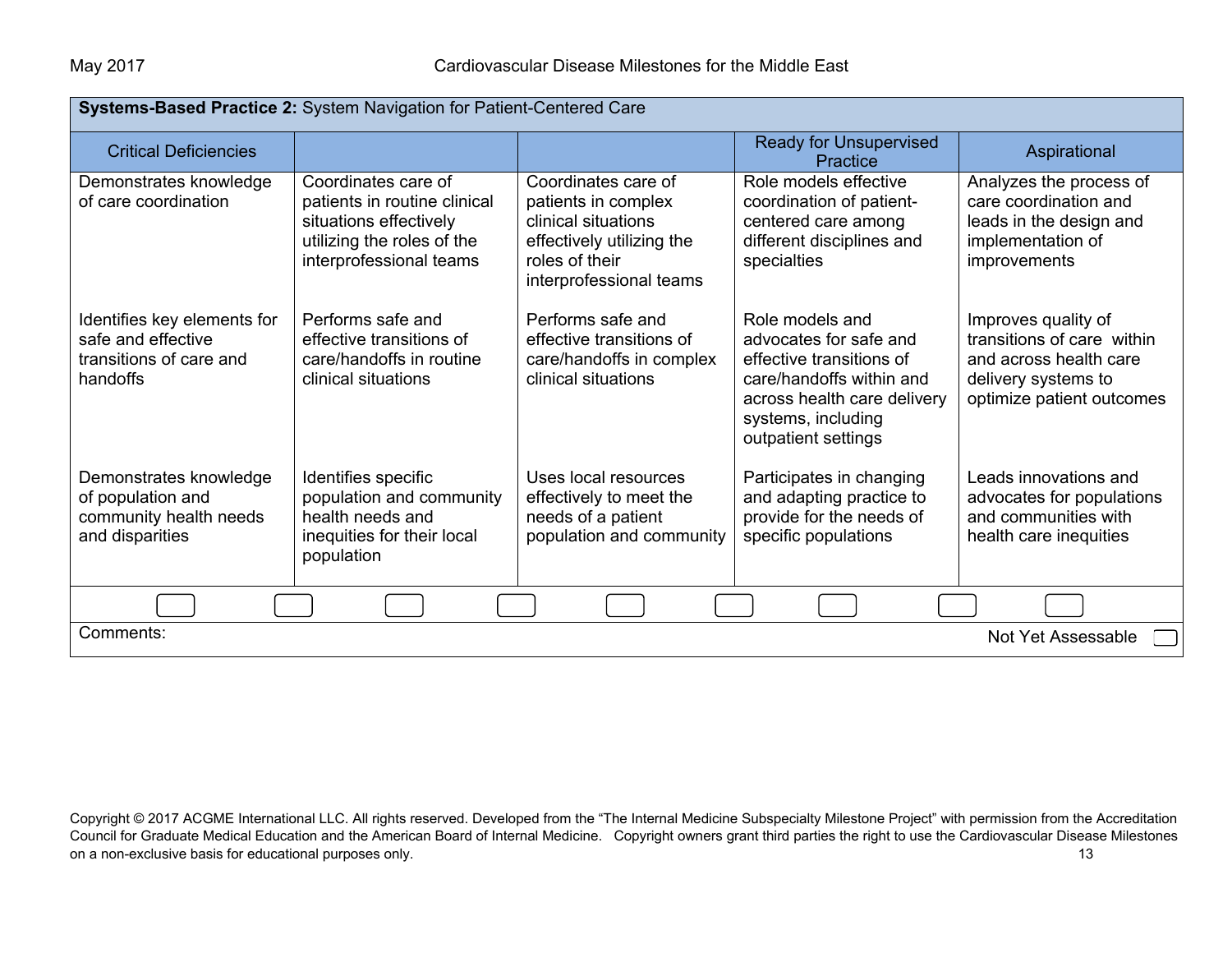| Systems-Based Practice 3: Physician Role in Health Care Systems                                                                                |                                                                                                                                  |                                                                                                                                                                      |                                                                                                                                                                      |                                                                                                                        |
|------------------------------------------------------------------------------------------------------------------------------------------------|----------------------------------------------------------------------------------------------------------------------------------|----------------------------------------------------------------------------------------------------------------------------------------------------------------------|----------------------------------------------------------------------------------------------------------------------------------------------------------------------|------------------------------------------------------------------------------------------------------------------------|
| <b>Critical Deficiencies</b>                                                                                                                   |                                                                                                                                  |                                                                                                                                                                      | <b>Ready for Unsupervised</b><br><b>Practice</b>                                                                                                                     | Aspirational                                                                                                           |
| Identifies components of<br>the complex health care<br>system                                                                                  | Describes the physician's<br>role and how the<br>interrelated components of<br>complex health care<br>system impact patient care | Analyzes how personal<br>practice affects the system<br>(e.g., length of stay,<br>readmission rates, clinical<br>efficiency)                                         | Manages the interrelated<br>components of the<br>complex health care<br>systems for efficient and<br>effective patient care                                          | Advocates for or leads<br>change to enhance<br>systems for high value,<br>efficient, and effective<br>patient care     |
| Describes basic health<br>payment systems,<br>including government,<br>private, public, and<br>uninsured care and<br>different practice models | Delivers care informed by<br>patient specific payment<br>model                                                                   | Utilizes shared decision<br>making in patient care,<br>taking into consideration<br>payment models                                                                   | Advocates for patient care<br>understanding the<br>limitations of each<br>patient's payment model<br>(e.g., community<br>resources, patient<br>assistance resources) | Participates in advocacy<br>activities for health policy<br>to better align payment<br>systems with high value<br>care |
|                                                                                                                                                |                                                                                                                                  | Identifies resources and<br>effectively plans for<br>transition to practice (e.g.,<br>information technology,<br>legal, billing and coding,<br>financial, personnel) | Describes basic elements<br>needed to transition to<br>practice (e.g., contract<br>negotiations, malpractice<br>insurance, government<br>regulation, compliance)     |                                                                                                                        |
|                                                                                                                                                |                                                                                                                                  |                                                                                                                                                                      |                                                                                                                                                                      |                                                                                                                        |
| Comments:<br>Not Yet Assessable                                                                                                                |                                                                                                                                  |                                                                                                                                                                      |                                                                                                                                                                      |                                                                                                                        |

Copyright © 2017 ACGME International LLC. All rights reserved. Developed from the "The Internal Medicine Subspecialty Milestone Project" with permission from the Accreditation Council for Graduate Medical Education and the American Board of Internal Medicine. Copyright owners grant third parties the right to use the Cardiovascular Disease Milestones on a non-exclusive basis for educational purposes only. The same of the state of the state of the state of the state of the state of the state of the state of the state of the state of the state of the state of the state o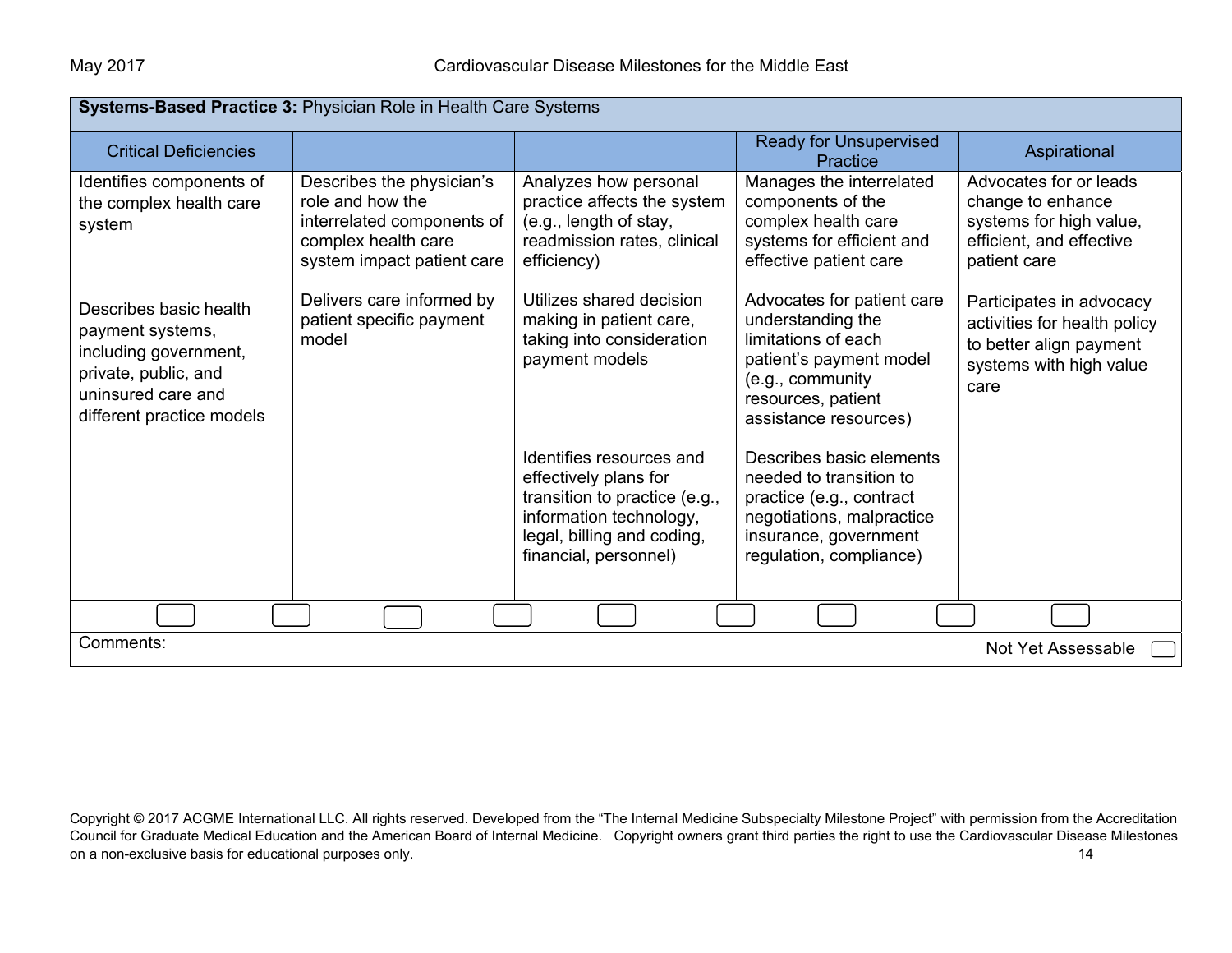| Practice-Based Learning and Improvement 1: Evidence-Based and Informed Practice                                                                             |                                                                                                                             |                                                                                                                                  |                                                                                                                                                                     |                                                                                                                                                    |
|-------------------------------------------------------------------------------------------------------------------------------------------------------------|-----------------------------------------------------------------------------------------------------------------------------|----------------------------------------------------------------------------------------------------------------------------------|---------------------------------------------------------------------------------------------------------------------------------------------------------------------|----------------------------------------------------------------------------------------------------------------------------------------------------|
| <b>Critical Deficiencies</b>                                                                                                                                |                                                                                                                             |                                                                                                                                  | <b>Ready for Unsupervised</b><br>Practice                                                                                                                           | Aspirational                                                                                                                                       |
| Demonstrates how to<br>access and use available<br>evidence, and incorporate<br>patient preferences and<br>values in order to care for a<br>routine patient | Articulates clinical<br>questions and elicits<br>patient preferences and<br>values in order to guide<br>evidence-based care | Locates and applies the<br>best available evidence,<br>integrated with patient<br>preference, to the care<br>of complex patients | Critically appraises and<br>applies evidence even in<br>the face of uncertainty and<br>conflicting evidence to<br>guide care, tailored to the<br>individual patient | Coaches others to critically<br>appraise and apply<br>evidence for complex<br>patients, and/or<br>participates in the<br>development of guidelines |
|                                                                                                                                                             |                                                                                                                             |                                                                                                                                  |                                                                                                                                                                     |                                                                                                                                                    |
| Comments:                                                                                                                                                   |                                                                                                                             |                                                                                                                                  |                                                                                                                                                                     | Not Yet Assessable                                                                                                                                 |

Copyright © 2017 ACGME International LLC. All rights reserved. Developed from the "The Internal Medicine Subspecialty Milestone Project" with permission from the Accreditation Council for Graduate Medical Education and the American Board of Internal Medicine. Copyright owners grant third parties the right to use the Cardiovascular Disease Milestones on a non-exclusive basis for educational purposes only. The same of the state of the state of the state of the state of the state of the state of the state of the state of the state of the state of the state of the state o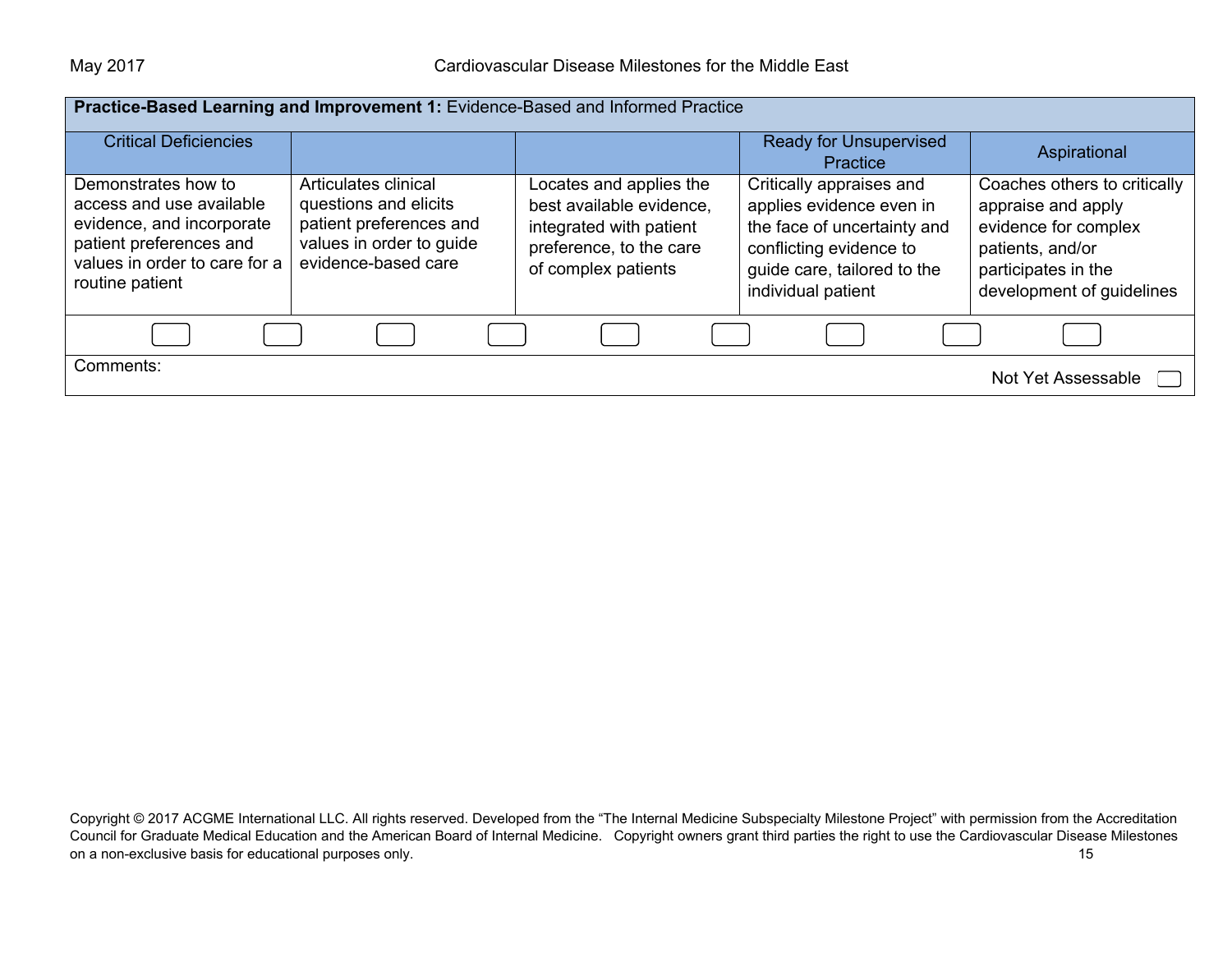| Practice-Based Learning and Improvement 2: Reflective Practice and Commitment to Personal Growth      |                                                                                                                        |                                                                                                                                            |                                                                                                                                   |                                                                                            |
|-------------------------------------------------------------------------------------------------------|------------------------------------------------------------------------------------------------------------------------|--------------------------------------------------------------------------------------------------------------------------------------------|-----------------------------------------------------------------------------------------------------------------------------------|--------------------------------------------------------------------------------------------|
| <b>Critical Deficiencies</b>                                                                          |                                                                                                                        |                                                                                                                                            | <b>Ready for Unsupervised</b><br>Practice                                                                                         | Aspirational                                                                               |
| Accepts responsibility for<br>personal and professional<br>development by<br>establishing goals       | Demonstrates openness to<br>performance data<br>(feedback and other input)<br>in order to inform goals                 | Seeks performance data<br>episodically, with<br>adaptability and humility                                                                  | Intentionally seeks<br>performance data<br>consistently, with<br>adaptability and humility                                        | Role models consistently<br>seeking performance data,<br>with adaptability and<br>humility |
| Identifies the factors that<br>contribute to gap(s)<br>between expectations and<br>actual performance | Analyzes and reflects on<br>the factors that contribute<br>to gap(s) between<br>expectations and actual<br>performance | Analyzes, reflects on, and<br>institutes behavioral<br>change(s) to narrow the<br>gap(s) between<br>expectations and actual<br>performance | Challenges assumptions<br>and considers alternatives<br>in narrowing the gap(s)<br>between expectations and<br>actual performance | Coaches others on<br>reflective practice                                                   |
| <b>Actively seeks</b><br>opportunities to improve                                                     | Designs and implements a<br>learning plan, with<br>prompting                                                           | Independently creates and<br>implements a learning plan                                                                                    | Uses performance data to<br>measure the effectiveness<br>of the learning plan and,<br>when necessary, improves                    | Facilitates the design and<br>implementation of learning<br>plans for others               |
|                                                                                                       |                                                                                                                        |                                                                                                                                            |                                                                                                                                   |                                                                                            |
| Comments:<br>Not Yet Assessable                                                                       |                                                                                                                        |                                                                                                                                            |                                                                                                                                   |                                                                                            |

Copyright © 2017 ACGME International LLC. All rights reserved. Developed from the "The Internal Medicine Subspecialty Milestone Project" with permission from the Accreditation Council for Graduate Medical Education and the American Board of Internal Medicine. Copyright owners grant third parties the right to use the Cardiovascular Disease Milestones on a non-exclusive basis for educational purposes only. The contract of the contract of the contract of the contract of the contract of the contract of the contract of the contract of the contract of the contract of the co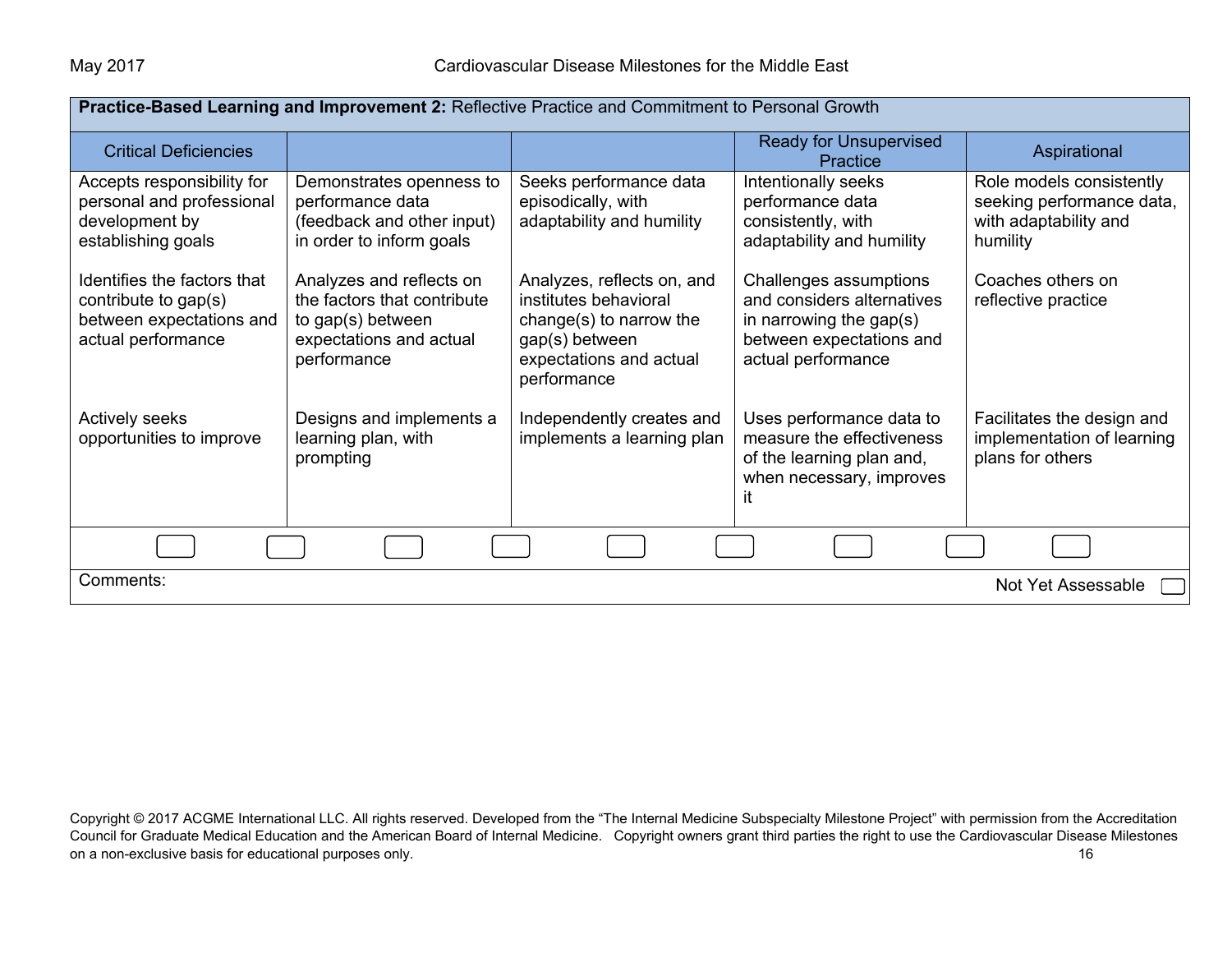| <b>Professionalism 1: Professional Behavior and Ethical Principles</b>                                                                                                                                                                             |                                                                             |                                                                                            |                                                                                                                                                                                                              |                                                                                                                                           |
|----------------------------------------------------------------------------------------------------------------------------------------------------------------------------------------------------------------------------------------------------|-----------------------------------------------------------------------------|--------------------------------------------------------------------------------------------|--------------------------------------------------------------------------------------------------------------------------------------------------------------------------------------------------------------|-------------------------------------------------------------------------------------------------------------------------------------------|
| <b>Critical Deficiencies</b>                                                                                                                                                                                                                       |                                                                             |                                                                                            | <b>Ready for Unsupervised</b><br>Practice                                                                                                                                                                    | Aspirational                                                                                                                              |
| Identifies and describes<br>potential triggers for<br>professionalism lapses                                                                                                                                                                       | Demonstrates insight into<br>professional behavior in<br>routine situations | Demonstrates professional<br>behavior in complex or<br>stressful situations                | Recognizes situations that<br>may trigger professionalism<br>lapses and intervenes to<br>prevent lapses in self and<br>others                                                                                | Coaches others when their<br>behavior fails to meet<br>professional expectations                                                          |
| Describes when and<br>how to appropriately<br>report professionalism<br>lapses, including<br>strategies for<br>addressing common<br>barriers                                                                                                       | Takes responsibility for<br>own professionalism<br>lapses                   | Analyzes complex<br>situations using ethical<br>principles                                 | Recognizes and utilizes<br>appropriate resources for<br>managing and resolving<br>ethical dilemmas as needed<br>(e.g., ethics consultations,<br>literature review, risk<br>management/legal<br>consultation) | Identifies and seeks to<br>address system-level<br>factors that induce or<br>exacerbate ethical<br>problems or impede their<br>resolution |
| Demonstrates<br>knowledge of the ethical<br>principles underlying<br>informed consent,<br>surrogate decision<br>making, advance<br>directives,<br>confidentiality, error<br>disclosure, stewardship<br>of limited resources,<br>and related topics | Analyzes straightforward<br>situations using ethical<br>principles          | Recognizes need to seek<br>help in managing and<br>resolving complex ethical<br>situations |                                                                                                                                                                                                              |                                                                                                                                           |
|                                                                                                                                                                                                                                                    |                                                                             |                                                                                            |                                                                                                                                                                                                              |                                                                                                                                           |
| Comments:<br>Not Yet Assessable                                                                                                                                                                                                                    |                                                                             |                                                                                            |                                                                                                                                                                                                              |                                                                                                                                           |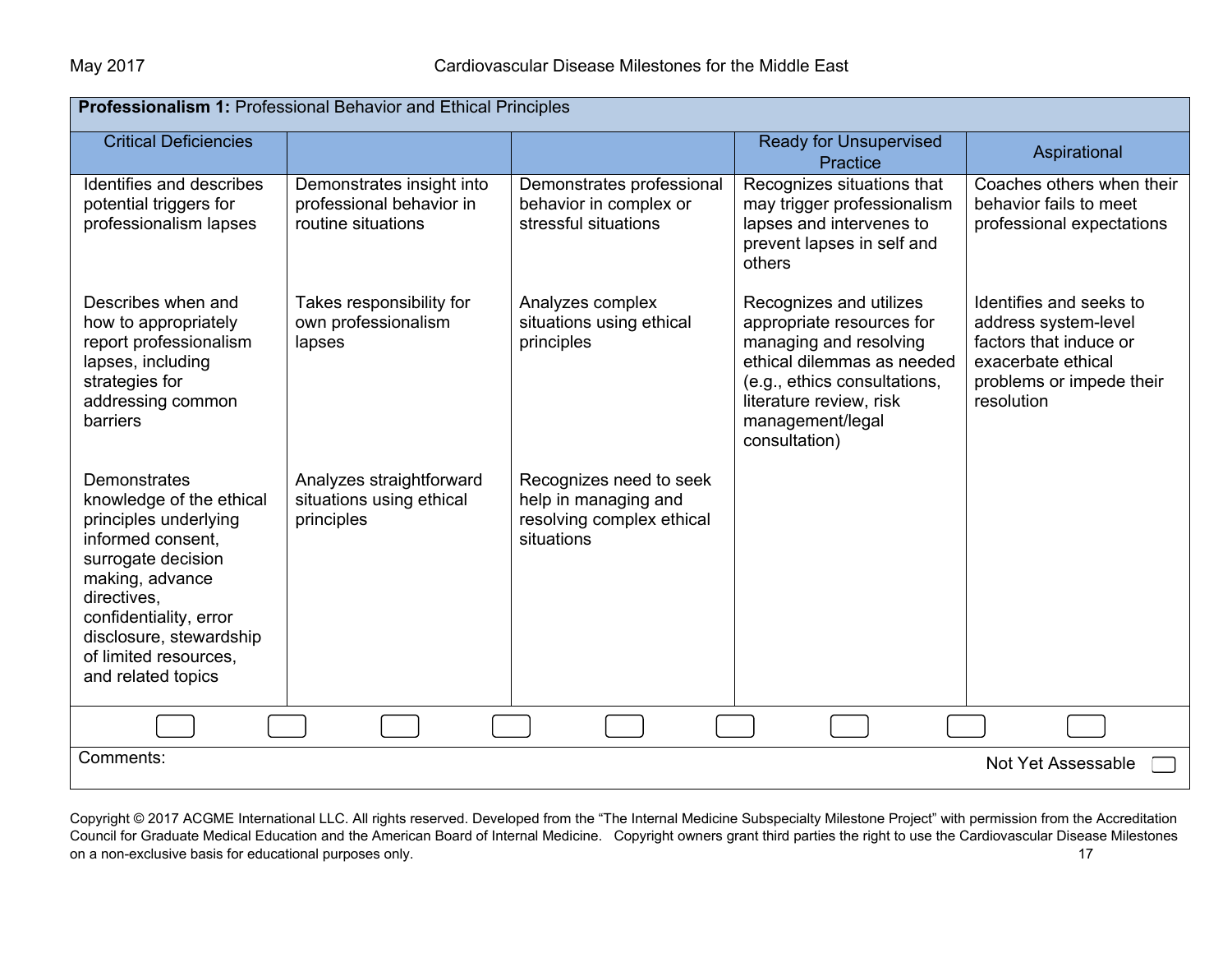| Professionalism 2: Accountability/Conscientiousness                                                                                                                                                                 |                                                                                                                                  |                                                                                                                                               |                                                                                                                             |                                       |
|---------------------------------------------------------------------------------------------------------------------------------------------------------------------------------------------------------------------|----------------------------------------------------------------------------------------------------------------------------------|-----------------------------------------------------------------------------------------------------------------------------------------------|-----------------------------------------------------------------------------------------------------------------------------|---------------------------------------|
| <b>Critical Deficiencies</b>                                                                                                                                                                                        |                                                                                                                                  |                                                                                                                                               | <b>Ready for Unsupervised</b><br>Practice                                                                                   | Aspirational                          |
| Takes responsibility for<br>failure to complete tasks<br>and responsibilities,<br>identifies potential<br>contributing factors, and<br>describes strategies for<br>ensuring timely task<br>completion in the future | Performs tasks and<br>responsibilities in a<br>timely manner with<br>appropriate attention to<br>detail in routine<br>situations | Performs tasks and<br>responsibilities in a<br>timely manner with<br>appropriate attention to<br>detail in complex or<br>stressful situations | Recognizes situations<br>that may impact others'<br>ability to complete tasks<br>and responsibilities in a<br>timely manner | Takes ownership of<br>system outcomes |
| Responds promptly to<br>requests or reminders to<br>complete tasks and<br>responsibilities                                                                                                                          | Recognizes situations<br>that may impact own<br>ability to complete tasks<br>and responsibilities in a<br>timely manner          | Proactively implements<br>strategies to ensure that<br>the needs of patients,<br>teams, and systems are<br>met                                |                                                                                                                             |                                       |
|                                                                                                                                                                                                                     |                                                                                                                                  |                                                                                                                                               |                                                                                                                             |                                       |
| Comments:<br>Not Yet Assessable                                                                                                                                                                                     |                                                                                                                                  |                                                                                                                                               |                                                                                                                             |                                       |

Copyright © 2017 ACGME International LLC. All rights reserved. Developed from the "The Internal Medicine Subspecialty Milestone Project" with permission from the Accreditation Council for Graduate Medical Education and the American Board of Internal Medicine. Copyright owners grant third parties the right to use the Cardiovascular Disease Milestones on a non-exclusive basis for educational purposes only. The same of the same of the same of the same of the same of the same of the same of the same of the same of the same of the same of the same of the same of the same o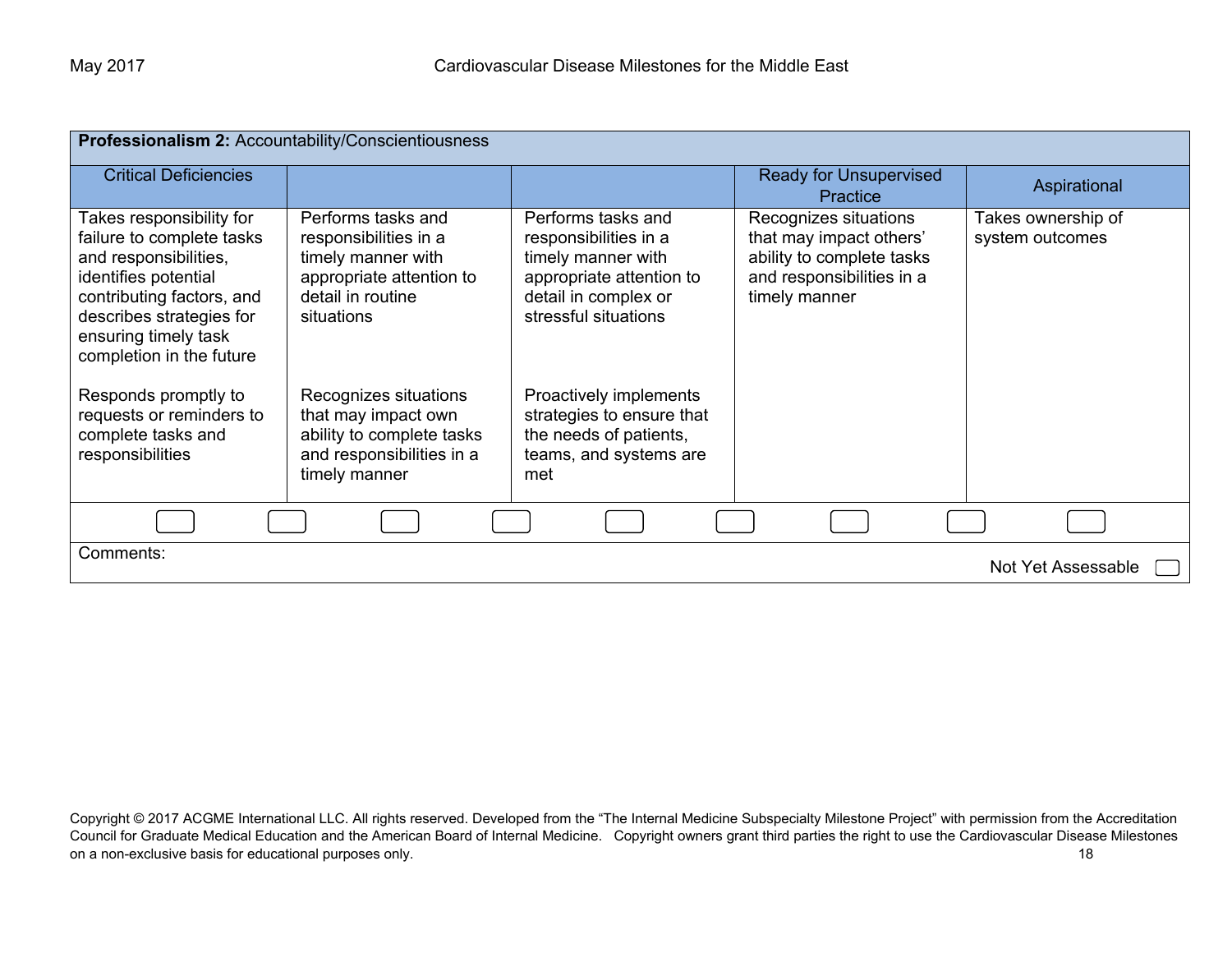| Professionalism 3: Self-Awareness and Help-Seeking                                  |                                                                                  |                                                                                                                        |                                                                                                                  |                                                                                                                                 |
|-------------------------------------------------------------------------------------|----------------------------------------------------------------------------------|------------------------------------------------------------------------------------------------------------------------|------------------------------------------------------------------------------------------------------------------|---------------------------------------------------------------------------------------------------------------------------------|
| <b>Critical Deficiencies</b>                                                        |                                                                                  |                                                                                                                        | <b>Ready for Unsupervised</b><br>Practice                                                                        | Aspirational                                                                                                                    |
| Recognizes status of<br>personal and<br>professional well-being,<br>with assistance | Independently<br>recognizes status of<br>personal and<br>professional well-being | With assistance,<br>proposes a plan to<br>optimize personal and<br>professional well-being                             | Independently develops a<br>plan to optimize personal<br>and professional well-being                             | Coaches others when<br>emotional responses or<br>limitations in<br>knowledge/skills do not<br>meet professional<br>expectations |
| Recognizes limits in the<br>knowledge/skills of self<br>or team, with assistance    | Independently<br>recognizes limits in the<br>knowledge/skills of self<br>or team | With assistance,<br>proposes a plan to<br>remediate or improve<br>limits in the<br>knowledge/skills of self<br>or team | Independently develops a<br>plan to remediate or<br>improve limits in the<br>knowledge/skills of self or<br>team |                                                                                                                                 |
|                                                                                     | Demonstrates<br>appropriate help-seeking<br>behaviors                            |                                                                                                                        |                                                                                                                  |                                                                                                                                 |
|                                                                                     |                                                                                  |                                                                                                                        |                                                                                                                  |                                                                                                                                 |
| Comments:                                                                           |                                                                                  |                                                                                                                        |                                                                                                                  | Not Yet Assessable                                                                                                              |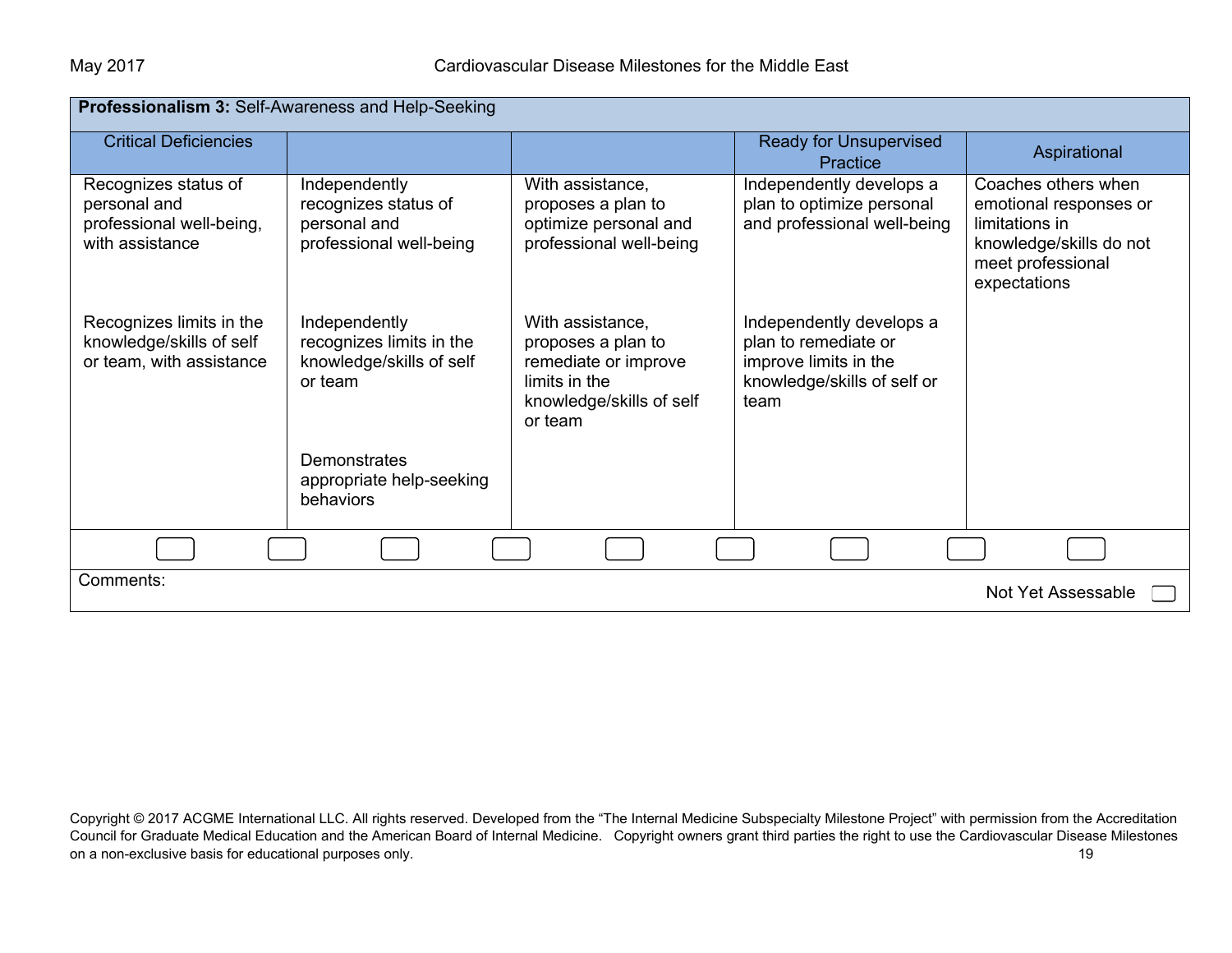| Interpersonal and Communication Skills 1: Patient- and Family-Centered Communication                                                                                                       |                                                                                                                                                                                                                         |                                                                                                                                                                                                   |                                                                                                                                                                            |                                                                                                                                              |  |
|--------------------------------------------------------------------------------------------------------------------------------------------------------------------------------------------|-------------------------------------------------------------------------------------------------------------------------------------------------------------------------------------------------------------------------|---------------------------------------------------------------------------------------------------------------------------------------------------------------------------------------------------|----------------------------------------------------------------------------------------------------------------------------------------------------------------------------|----------------------------------------------------------------------------------------------------------------------------------------------|--|
| <b>Critical Deficiencies</b>                                                                                                                                                               |                                                                                                                                                                                                                         |                                                                                                                                                                                                   | <b>Ready for Unsupervised</b><br>Practice                                                                                                                                  | Aspirational                                                                                                                                 |  |
| Uses language and non-<br>verbal behavior to<br>demonstrate respect and<br>establish rapport                                                                                               | Establishes a therapeutic<br>relationship in<br>straightforward<br>encounters using active<br>listening and clear<br>language                                                                                           | Establishes a therapeutic<br>relationship<br>in challenging patient<br>encounters                                                                                                                 | Easily establishes<br>therapeutic relationships,<br>with attention to<br>patient/family concerns<br>and context, regardless of<br>complexity                               | Mentors others in situational<br>awareness and critical self-<br>reflection to consistently<br>develop positive therapeutic<br>relationships |  |
| Identifies common barriers to<br>effective communication<br>(e.g., language, disability)<br>while accurately<br>communicating own role<br>within the health care system                    | Identifies complex barriers<br>to effective<br>communication (e.g.,<br>health literacy, cultural)                                                                                                                       | When prompted, reflects<br>on personal biases while<br>attempting to minimize<br>communication barriers                                                                                           | Independently recognizes<br>personal biases while<br>attempting to proactively<br>minimize communication<br>barriers                                                       | Role models self-<br>awareness practice while<br>identifying teaching a<br>contextual approach to<br>minimize communication<br>barriers      |  |
| Identifies the need to adjust<br>communication strategies<br>based on assessment of<br>patient/family expectations<br>and understanding of their<br>health status and treatment<br>options | Organizes and initiates<br>communication with<br>patients/families by<br>introducing stakeholders,<br>setting the agenda,<br>clarifying expectations,<br>and verifying an<br>understanding of the<br>clinical situation | With guidance, sensitively<br>and compassionately<br>delivers medical<br>information; elicits<br>patient/family values, goals<br>and preferences; and<br>acknowledges uncertainty<br>and conflict | Independently uses<br>shared decision making to<br>align patient/family<br>values, goals, and<br>preferences with<br>treatment options to make<br>a personalized care plan | Role models shared<br>decision making in<br>patient/family<br>communication in situations<br>with a high degree of<br>uncertainty/conflict   |  |
|                                                                                                                                                                                            |                                                                                                                                                                                                                         |                                                                                                                                                                                                   |                                                                                                                                                                            |                                                                                                                                              |  |
| Comments:                                                                                                                                                                                  | Not Yet Assessable                                                                                                                                                                                                      |                                                                                                                                                                                                   |                                                                                                                                                                            |                                                                                                                                              |  |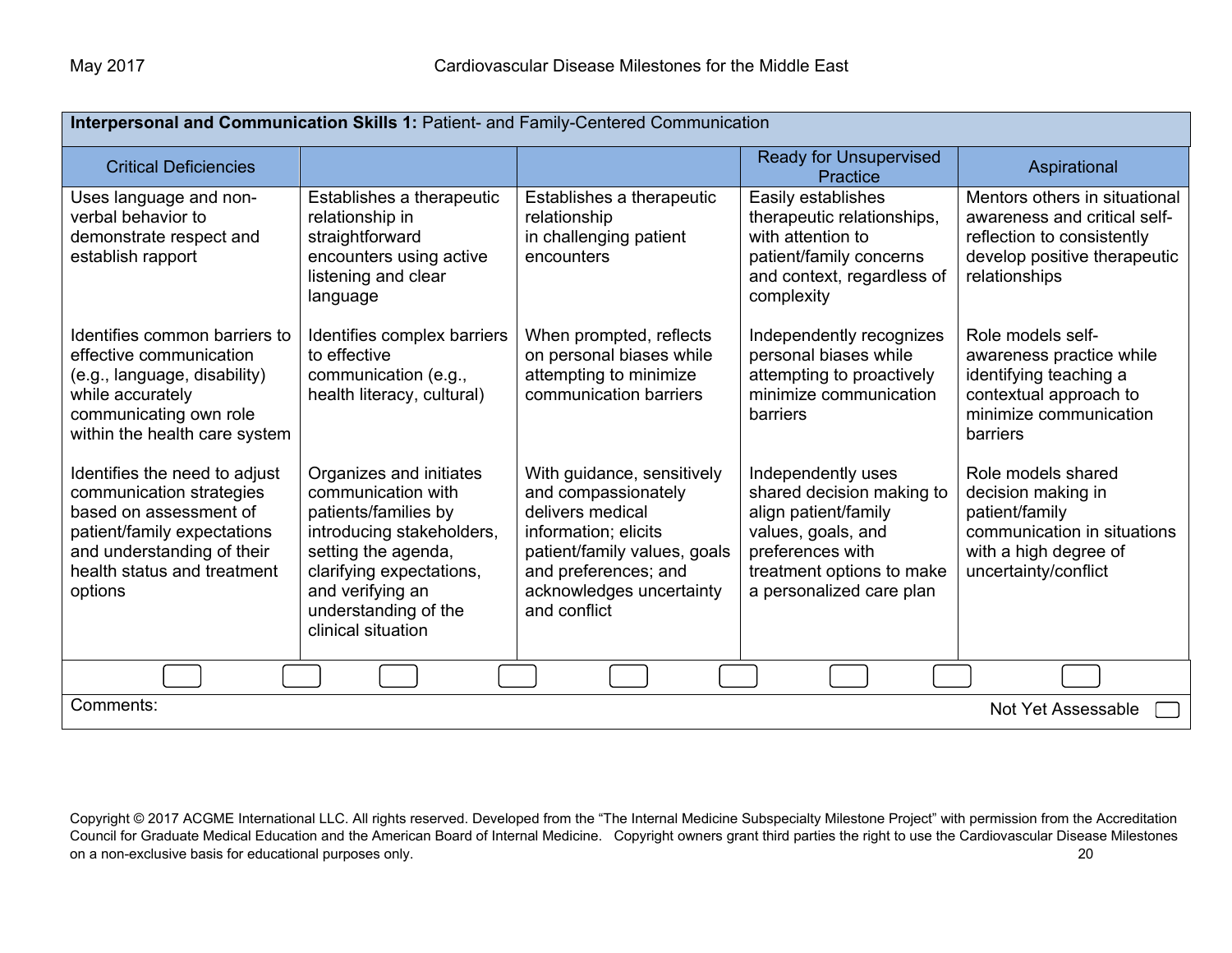| Interpersonal and Communication Skills 2: Interprofessional and Team Communication |                                                                                 |                                                                            |                                                                                                                 |                                                                                                                                                 |
|------------------------------------------------------------------------------------|---------------------------------------------------------------------------------|----------------------------------------------------------------------------|-----------------------------------------------------------------------------------------------------------------|-------------------------------------------------------------------------------------------------------------------------------------------------|
| <b>Critical Deficiencies</b>                                                       |                                                                                 |                                                                            | <b>Ready for Unsupervised</b><br>Practice                                                                       | Aspirational                                                                                                                                    |
| Respectfully requests a<br>consultation                                            | Clearly and concisely<br>requests a consultation                                | Checks own<br>understanding of<br>consultant<br>recommendations            | Coordinates<br>recommendations from<br>different members of the<br>health care team to<br>optimize patient care | Role models flexible<br>communication strategies<br>that value input from all<br>health care team<br>members, resolving<br>conflict when needed |
| Respectfully receives a<br>consultation request                                    | Clearly and concisely<br>responds to a consultation<br>request                  | Checks understanding of<br>recommendations when<br>providing consultation  | Communicates feedback<br>and constructive criticism to<br>superiors                                             | Facilitates regular health<br>care team-based feedback<br>in complex situations                                                                 |
| Uses language that<br>values all members of<br>the health care team                | Communicates<br>information effectively<br>with all health care team<br>members | Uses active listening to<br>adapt communication<br>style to fit team needs |                                                                                                                 |                                                                                                                                                 |
|                                                                                    | Solicits feedback on<br>performance as a member<br>of the health care team      | Communicates concerns<br>and provides feedback to<br>peers and learners    |                                                                                                                 |                                                                                                                                                 |
|                                                                                    |                                                                                 |                                                                            |                                                                                                                 |                                                                                                                                                 |
| Comments:<br>Not Yet Assessable                                                    |                                                                                 |                                                                            |                                                                                                                 |                                                                                                                                                 |